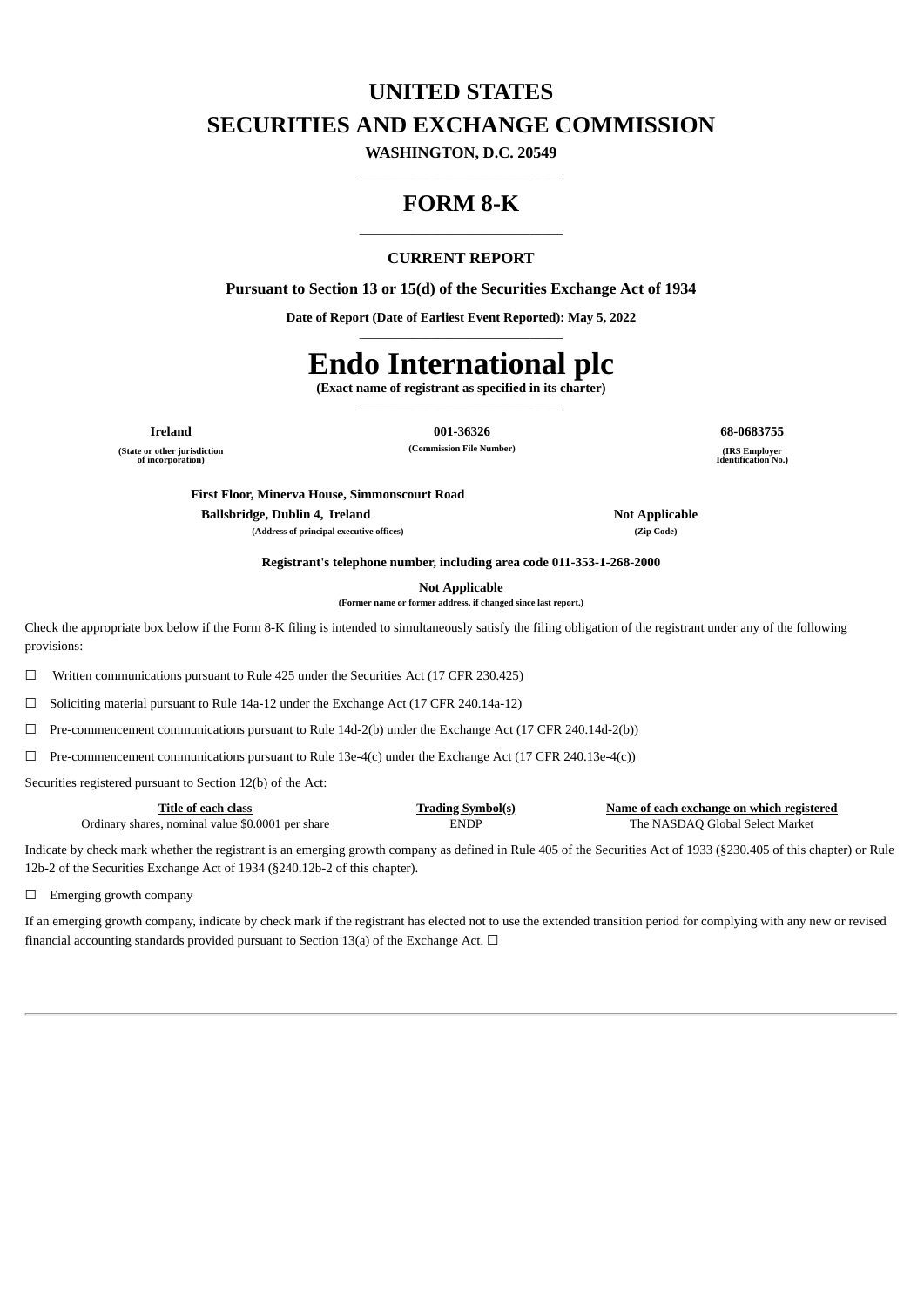#### **Item 2.02. Results of Operations and Financial Condition.**

On May 5, 2022, Endo International plc (the "Company," "Endo," or "we") issued an earnings release announcing its financial results for the three months ended March 31, 2022 (the "Earnings Release"). A copy of the Earnings Release is attached as Exhibit 99.1 hereto and is incorporated herein by reference.

The Company utilizes certain financial measures that are not prescribed by or prepared in accordance with accounting principles generally accepted in the U.S. ("GAAP"). The Company utilizes these financial measures, commonly referred to as "non-GAAP," as supplements to financial measures determined in accordance with GAAP when evaluating the Company's operating performance and the Company believes that they will be used by certain investors to measure the Company's operating results. The Company believes that presenting these non-GAAP financial measures provides useful information about the Company's performance across reporting periods on a consistent basis by excluding certain items, which may be favorable or unfavorable, pursuant to the procedure described in the succeeding paragraph.

The initial identification and review of the adjustments necessary to arrive at these non-GAAP financial measures are performed by a team of finance professionals that include the Chief Accounting Officer and segment finance leaders in accordance with the Company's Adjusted Income Statement Policy, which is reviewed and approved annually by the Audit & Finance Committee of the Company's Board of Directors. Company tax professionals review and determine the tax effect of adjusted pre-tax income at applicable tax rates and other tax adjustments as described below. Proposed adjustments, along with any items considered but excluded, are presented to the Chief Accounting Officer, Chief Executive Officer and/or the Chief Financial Officer for their consideration. In turn, the non-GAAP adjustments are presented to the Audit & Finance Committee on a quarterly basis as part of the Company's standard procedures for preparation and review of the earnings release and other quarterly materials.

These non-GAAP financial measures should be considered supplemental to and not a substitute for financial information prepared in accordance with GAAP. The Company's definition of these non-GAAP financial measures may differ from similarly titled measures used by others.

As previously disclosed, beginning with the Company's first-quarter 2022 financial reporting, the Company no longer excludes Acquired in-process research and development charges from its non-GAAP measures. As a result, certain of the Company's non-GAAP measures, including without limitation Adjusted income from continuing operations, Adjusted operating expenses and Adjusted EBITDA, were each negatively impacted by approximately \$3 million during the three months ended March 31, 2022. The impact to Adjusted diluted net income per share from continuing operations for the period was approximately \$0.01. Following this change, the definitions of the most commonly used non-GAAP financial measures are presented below.

#### *Adjusted income from continuing operations*

Adjusted income from continuing operations represents (Loss) income from continuing operations prepared in accordance with GAAP and adjusted for certain items. Adjustments to GAAP amounts may include, but are not limited to, acquisition-related and integration items, including transaction costs and changes in the fair value of contingent consideration; cost reduction and integration-related initiatives such as separation benefits, continuity payments, other exit costs and certain costs associated with integrating an acquired company's operations; certain amounts related to strategic review initiatives; asset impairment charges; amortization of intangible assets; inventory step-up recorded as part of our acquisitions; litigation-related and other contingent matters; certain legal costs; gains or losses from early termination of debt; debt modification costs; gains or losses from the sales of businesses and other assets; foreign currency gains or losses on intercompany financing arrangements; the tax effect of adjusted pre-tax income at applicable tax rates and other tax adjustments; and certain other items.

#### *Adjusted diluted net income per share from continuing operations and Adjusted diluted weighted average shares*

Adjusted diluted net income per share from continuing operations represents Adjusted income from continuing operations divided by the number of Adjusted diluted weighted average shares.

Both GAAP and non-GAAP diluted Net income (loss) per share data is computed based on weighted average shares outstanding and, if there is net income from continuing operations (rather than net loss) during the period, the dilutive impact of share equivalents outstanding during the period. Diluted weighted average shares outstanding and Adjusted diluted weighted average shares outstanding are calculated on the same basis except for the net income or loss figure used in determining whether to include such dilutive impact.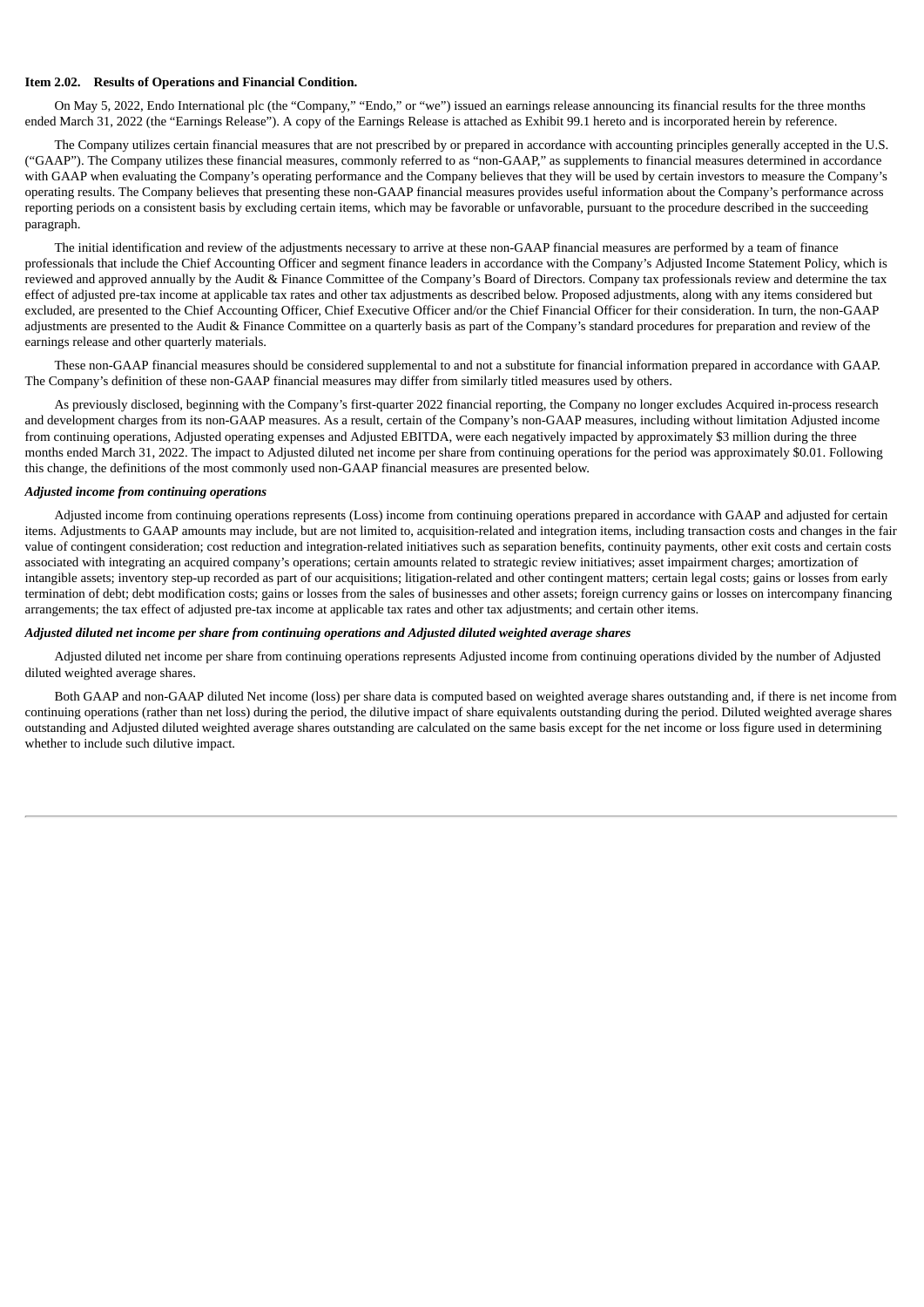#### *Adjusted gross margin*

Adjusted gross margin represents total revenues less cost of revenues prepared in accordance with GAAP and adjusted for the items enumerated above under the heading "Adjusted income from continuing operations," to the extent such items relate to cost of revenues. Such items may include, but are not limited to, cost reduction and integration-related initiatives such as separation benefits, continuity payments, other exit costs and certain costs associated with integrating an acquired company's operations; certain amounts related to strategic review initiatives; amortization of intangible assets; inventory step-up recorded as part of our acquisitions; and certain other items.

#### *Adjusted operating expenses*

Adjusted operating expenses represent operating expenses prepared in accordance with GAAP and adjusted for the items enumerated above under the heading "Adjusted income from continuing operations," to the extent such items relate to operating expenses. Such items may include, but are not limited to, acquisitionrelated and integration items, including transaction costs and changes in the fair value of contingent consideration; cost reduction and integration-related initiatives such as separation benefits, continuity payments, other exit costs and certain costs associated with integrating an acquired company's operations; certain amounts related to strategic review initiatives; asset impairment charges; amortization of intangible assets; inventory step-up recorded as part of our acquisitions; litigationrelated and other contingent matters; certain legal costs; debt modification costs; and certain other items.

#### *Adjusted interest expense*

Adjusted interest expense represents interest expense, net, prepared in accordance with GAAP, adjusted for certain non-cash interest expense.

#### *Adjusted income taxes and Adjusted effective tax rate*

Adjusted income taxes are calculated by tax effecting adjusted pre-tax income and permanent book-tax differences at the applicable effective tax rate that will be determined by reference to statutory tax rates in the relevant jurisdictions in which the Company operates. Adjusted income taxes include current and deferred income tax expense commensurate with the non-GAAP measure of profitability. Adjustments are then made for certain items relating to prior years and for tax planning actions that are expected to be distortive to the underlying effective tax rate and trend in the effective tax rate. The most directly comparable GAAP financial measure for Adjusted income taxes is Income tax (benefit) expense, prepared in accordance with GAAP. The Adjusted effective tax rate represents the rate generated when dividing Adjusted income taxes by the amount of adjusted pre-tax income.

#### *EBITDA and Adjusted EBITDA*

EBITDA represents Net income (loss) before Interest expense, net; Income tax (benefit) expense; Depreciation; and Amortization, each prepared in accordance with GAAP. Adjusted EBITDA further adjusts EBITDA by excluding other (income) expense, net; share-based compensation; acquisition-related and integration items, including transaction costs and changes in the fair value of contingent consideration; cost reduction and integration-related initiatives such as separation benefits, continuity payments, other exit costs and certain costs associated with integrating an acquired company's operations; certain amounts related to strategic review initiatives; asset impairment charges; inventory step-up recorded as part of our acquisitions; litigation-related and other contingent matters; certain legal costs; debt modification costs; discontinued operations, net of tax; and certain other items.

#### *Net Debt and Net Debt Leverage Ratio*

Net debt is calculated as the aggregate carrying amount of debt outstanding less unrestricted cash and cash equivalents.

The net debt leverage ratio is calculated as net debt divided by Adjusted EBITDA for the trailing twelve-month period.

The Company's Adjusted income from continuing operations, Adjusted diluted net income per share from continuing operations, Adjusted operating expenses and Adjusted EBITDA exclude opioid-related legal expenses. The Company believes that such costs are not indicative of business performance and that excluding them more accurately reflects the Company's results and better enables management to compare financial results between periods.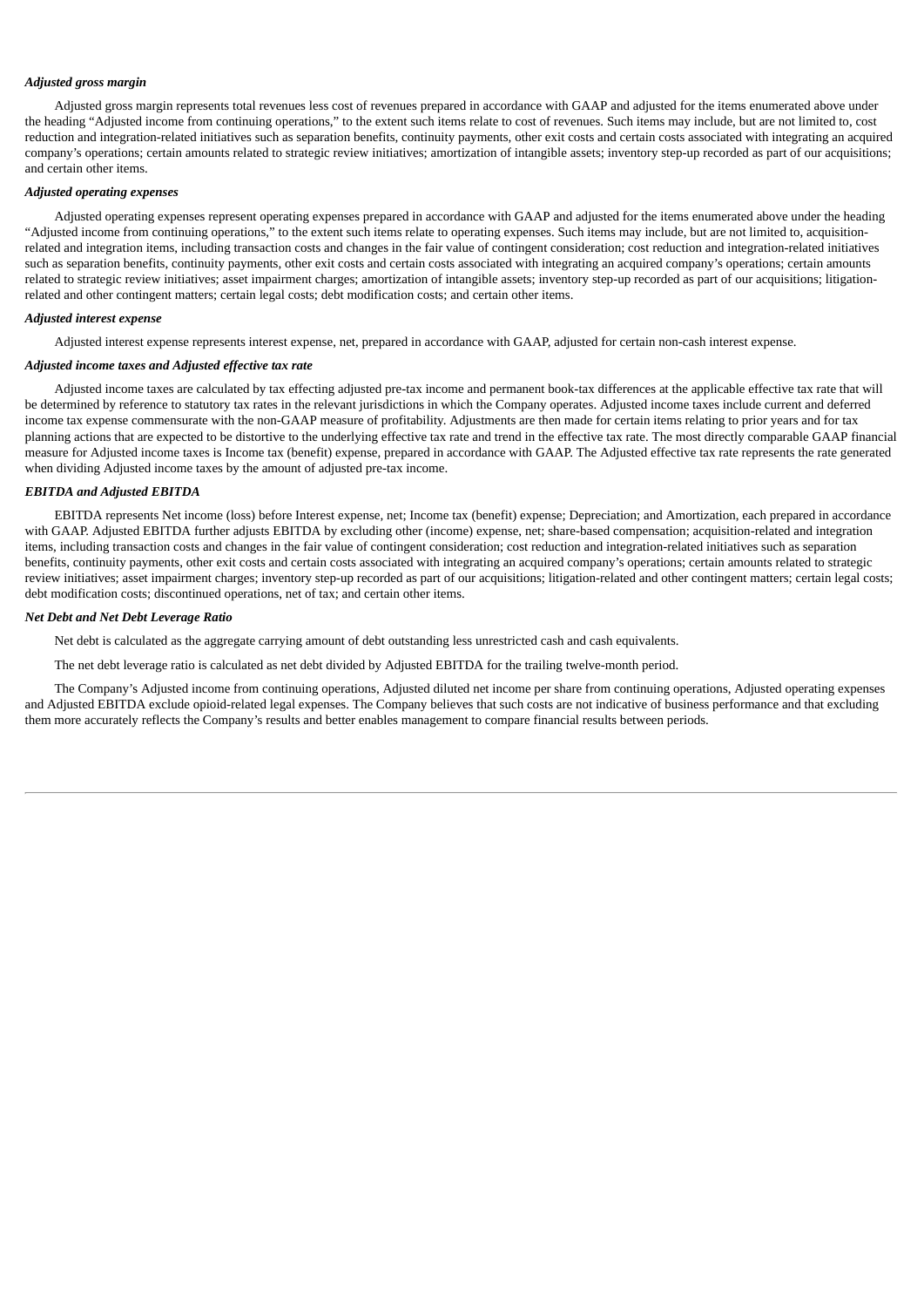Because adjusted financial measures exclude the effect of items that will increase or decrease the Company's reported results of operations, the Company strongly encourages investors to review the Company's consolidated financial statements and publicly filed reports in their entirety. Investors are also encouraged to review the reconciliation of the non-GAAP financial measures used in the Earnings Release to their most directly comparable GAAP financial measures as included in the Earnings Release. However, the Company does not provide reconciliations of projected non-GAAP financial measures to GAAP financial measures, nor does it provide comparable projected GAAP financial measures for such projected non-GAAP financial measures. The Company is unable to provide such reconciliations without unreasonable efforts due to the inherent difficulty in forecasting and quantifying certain amounts that are necessary for such reconciliations, including adjustments that could be made for asset impairments, contingent consideration adjustments, legal settlements, gains or losses on extinguishment of debt, adjustments to inventory and other charges reflected in the reconciliation of historic numbers, the amount of which could be significant.

The information in this Item 2.02 and in Exhibit 99.1 attached hereto shall not be deemed to be "filed" for purposes of Section 18 of the Securities Exchange Act of 1934, as amended, or otherwise subject to the liabilities of that section. The information contained in this Item 2.02 and in Exhibit 99.1 attached hereto shall not be incorporated into any registration statement or other document filed by the Registrant with the U.S. Securities and Exchange Commission under the Securities Act of 1933, whether made before or after the date hereof, regardless of any general incorporation language in such filing, except as shall be expressly set forth by specific reference in such filing.

#### **Item 9.01. Financial Statements and Exhibits.**

*(d) Exhibits.*

- **Number Description** 99.1 Press [Release](#page-5-0)
- 104 Cover Page Interactive Data File (embedded within the Inline XBRL document)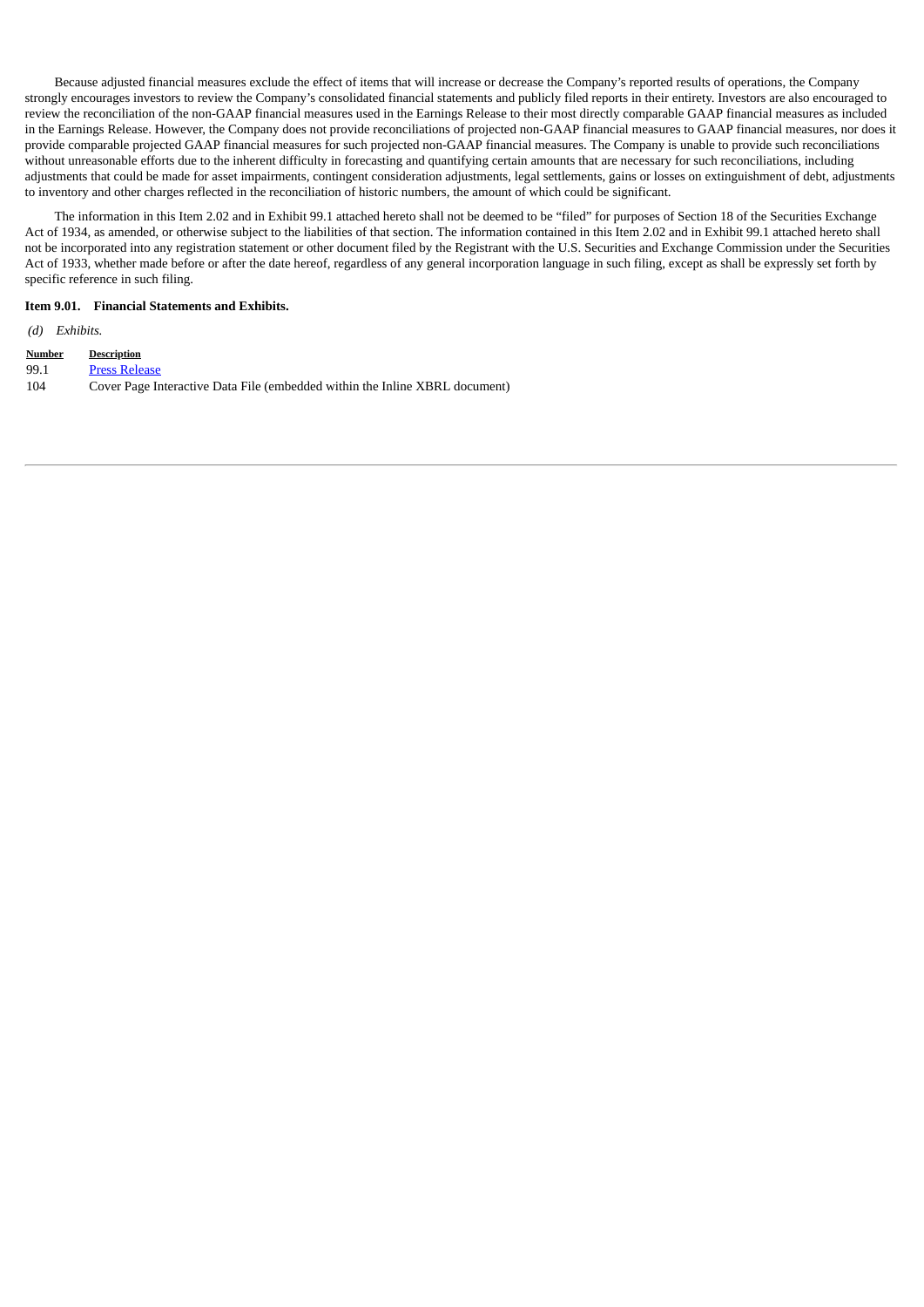#### **SIGNATURES**

Pursuant to the requirements of the Securities Exchange Act of 1934, the Registrant has duly caused this report to be signed on its behalf by the undersigned, hereunto duly authorized.

#### ENDO INTERNATIONAL PLC

| By:    | /s/ Matthew J. Maletta                                                 |
|--------|------------------------------------------------------------------------|
| Name:  | Matthew J. Maletta                                                     |
| Title: | Executive Vice President.<br>Chief Legal Officer and Company Secretary |

Dated: May 5, 2022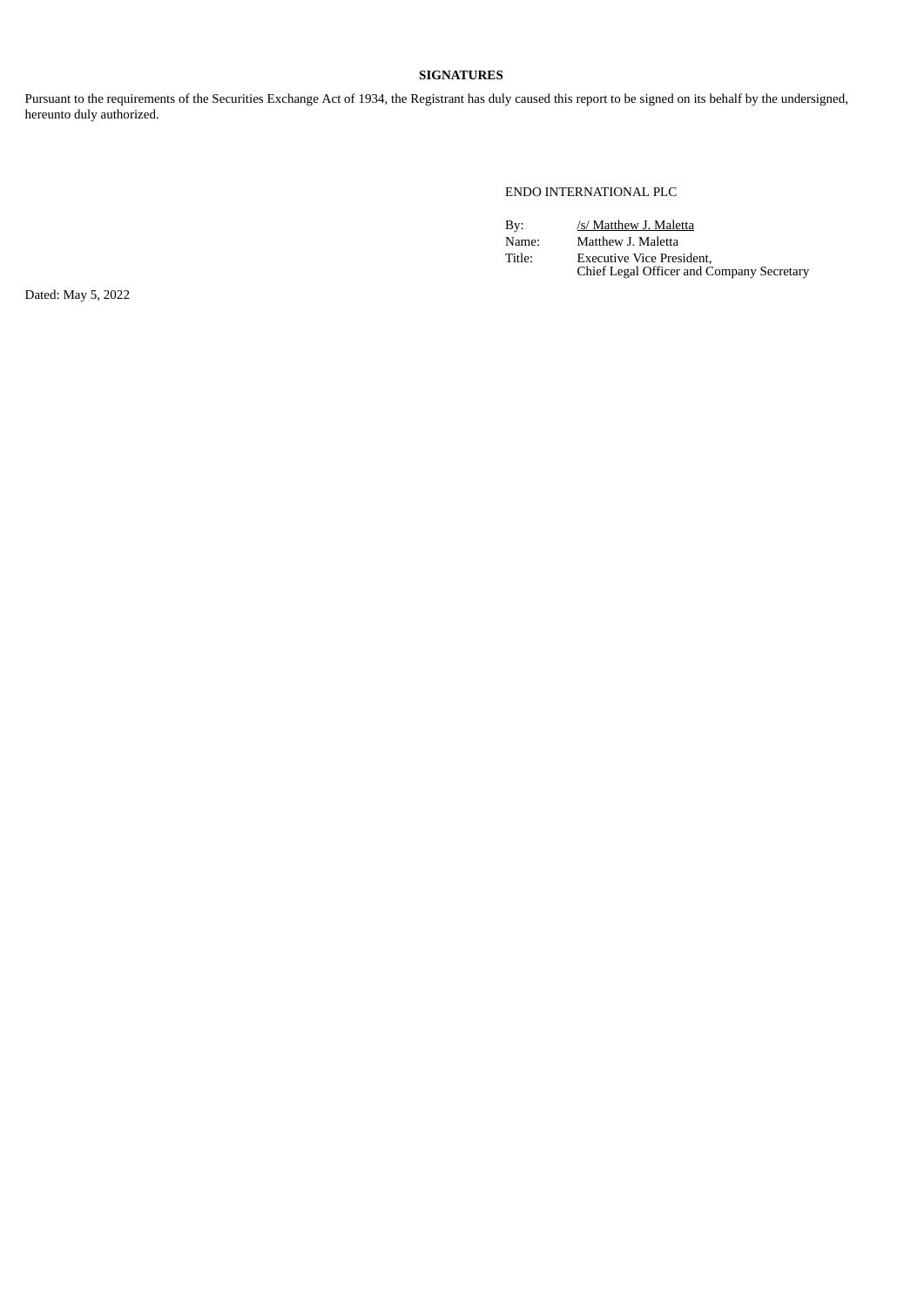<span id="page-5-0"></span>

### **ENDO REPORTS FIRST-QUARTER 2022 FINANCIAL RESULTS**

DUBLIN, May 5, 2022 -- Endo International plc (NASDAQ: ENDP) today reported financial results for the first-quarter ended March 31, 2022 and provided second-quarter 2022 financial guidance.

"Despite challenging market dynamics for VASOSTRICT®, our first-quarter financial performance was in-line with our expectations with growth in our Branded Specialty Products portfolio driven by XIAFLEX® and our Generics segment driven by varenicline, the only FDA approved generic for Chantix®," said Blaise Coleman, Endo's President and Chief Executive Officer. "As we manage through the VASOSTRICT<sup>®</sup> loss of exclusivity over the near term, we remain focused on investing to advance our product portfolio for the long term. This includes executing on our XIAFLEX® maximization initiative, furthering our commitment to making QWO® the cornerstone treatment for cellulite through the expected launch of a new clinical study later this quarter, and bolstering our sterile injectables product pipeline with our recently announced acquisition."

#### **FIRST-QUARTER FINANCIAL PERFORMANCE**

#### **(in thousands, except per share amounts)**

|                                                                         |    | <b>Three Months Ended March 31.</b> |     |         |           |
|-------------------------------------------------------------------------|----|-------------------------------------|-----|---------|-----------|
|                                                                         |    | 2022                                |     | 2021    | Change    |
| Total Revenues, Net                                                     | D  | 652,259                             | - 8 | 717.919 | (9)%      |
| Reported (Loss) Income from Continuing Operations                       | Φ  | $(65,300)$ \$                       |     | 47,059  | NM        |
| Reported Diluted Weighted Average Shares                                |    | 233,879                             |     | 238,671 | (2)%      |
| Reported Diluted Net (Loss) Income per Share from Continuing Operations |    | $(0.28)$ \$                         |     | 0.20    | NM        |
| Reported Net (Loss) Income                                              | \$ | $(71, 974)$ \$                      |     | 41.524  | <b>NM</b> |
| Adjusted Income from Continuing Operations (2)(3)                       | \$ | 155.939                             |     | 174.917 | (11)%     |
| Adjusted Diluted Weighted Average Shares (1)(2)                         |    | 236,716                             |     | 238,671 | $(1)\%$   |
| Adjusted Diluted Net Income per Share from Continuing Operations (2)(3) |    | 0.66                                | - 8 | 0.73    | $(10)\%$  |
| Adjusted EBITDA (2)(3)                                                  | \$ | 310,926                             |     | 364,715 | (15)%     |

\_\_\_\_\_\_\_\_\_\_ (1) Reported Diluted Net (Loss) Income per Share from Continuing Operations is computed based on weighted average shares outstanding and, if there is income from continuing operations during the period, the dilutive impact of ordinary share equivalents outstanding during the period. In the case of Adjusted Diluted Weighted Average Shares, Adjusted Income from Continuing Operations is used in determining whether to include such dilutive impact.

The information presented in the table above includes non-GAAP financial measures such as Adjusted Income from Continuing Operations, Adjusted Diluted Weighted Average Shares, Adjusted Diluted Net Income per Share from Continuing Operations and Adjusted EBITDA. Refer to the "Supplemental Financial Information" section below for reconciliations of certain non-GAAP financial measures to the most directly comparable GAAP financial measures.

.3) Effective January 1, 2022, these non-GAAP financial measures now include acquired in-process research and development charges which were previously excluded under our legacy non-GAAP policy.<br>This change has been applie discussion.

#### **CONSOLIDATED RESULTS**

Total revenues were \$652 million in first-quarter 2022, a decrease of 9% compared to \$718 million during the same period in 2021. This decrease was primarily attributable to decreased revenues from our Sterile Injectables segment, partially offset by increased revenues from our Generic Pharmaceuticals segment and the Specialty Products portfolio of our Branded Pharmaceuticals segment.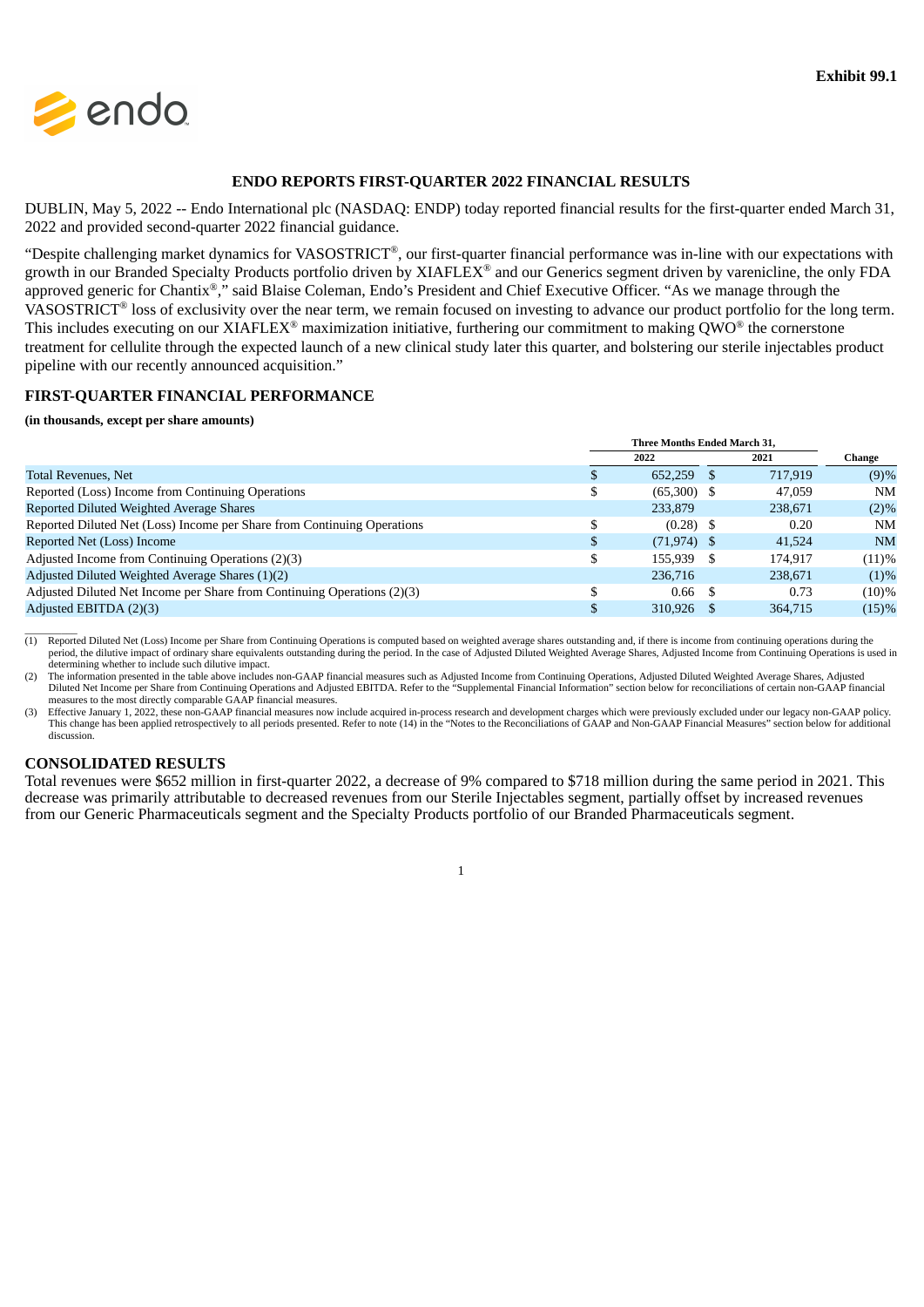Reported loss from continuing operations in first-quarter 2022 was \$65 million compared to reported income from continuing operations of \$47 million during the same period in 2021. This decrease was primarily due to decreased revenues and increased operating expenses related to our investment in consumer marketing efforts supporting XIAFLEX® as well as higher litigation-related costs and asset impairment charges. Reported diluted net loss per share from continuing operations in first-quarter 2022 was \$0.28 compared to reported diluted net income per share from continuing operations in first-quarter 2021 of \$0.20.

Adjusted income from continuing operations in first-quarter 2022 was \$156 million compared to \$175 million in first-quarter 2021. This result was primarily attributable to decreased revenues. Adjusted diluted net income per share from continuing operations in first-quarter 2022 was \$0.66 compared to \$0.73 in first-quarter 2021.

## **BRANDED PHARMACEUTICALS SEGMENT**

First-quarter 2022 Branded Pharmaceuticals segment revenues were \$205 million, a decrease of 1% compared to \$207 million during first-quarter 2021.

Specialty Products revenues increased 4% to \$149 million in first-quarter 2022 compared to \$143 million in first-quarter 2021, with sales of XIAFLEX<sup>®</sup> increasing 4% to \$99 million compared to sales of \$95 million in first-quarter 2021. Established Products revenues decreased 12% to \$56 million in first-quarter 2022 compared to \$63 million in first-quarter 2021, driven primarily by ongoing generic competition.

## **STERILE INJECTABLES SEGMENT**

First-quarter 2022 Sterile Injectables segment revenues were \$240 million, a decrease of 22% compared to \$309 million during firstquarter 2021. This was primarily attributable to decreased VASOSTRICT® revenues due to generic competition as well as lower overall demand as COVID-19 related hospitalizations decline.

### **GENERIC PHARMACEUTICALS SEGMENT**

First-quarter 2022 Generic Pharmaceuticals segment revenues were \$186 million, an increase of 3% compared to \$181 million during first-quarter 2021. This increase was primarily attributable to revenues from varenicline tablets, the only FDA-approved generic version of Chantix<sup>®</sup>, which launched during third-quarter 2021, partially offset by competitive pressure on certain other generic products.

## **INTERNATIONAL PHARMACEUTICALS SEGMENT**

First-quarter 2022 International Pharmaceuticals segment revenues were \$21 million compared to \$22 million during first-quarter 2021.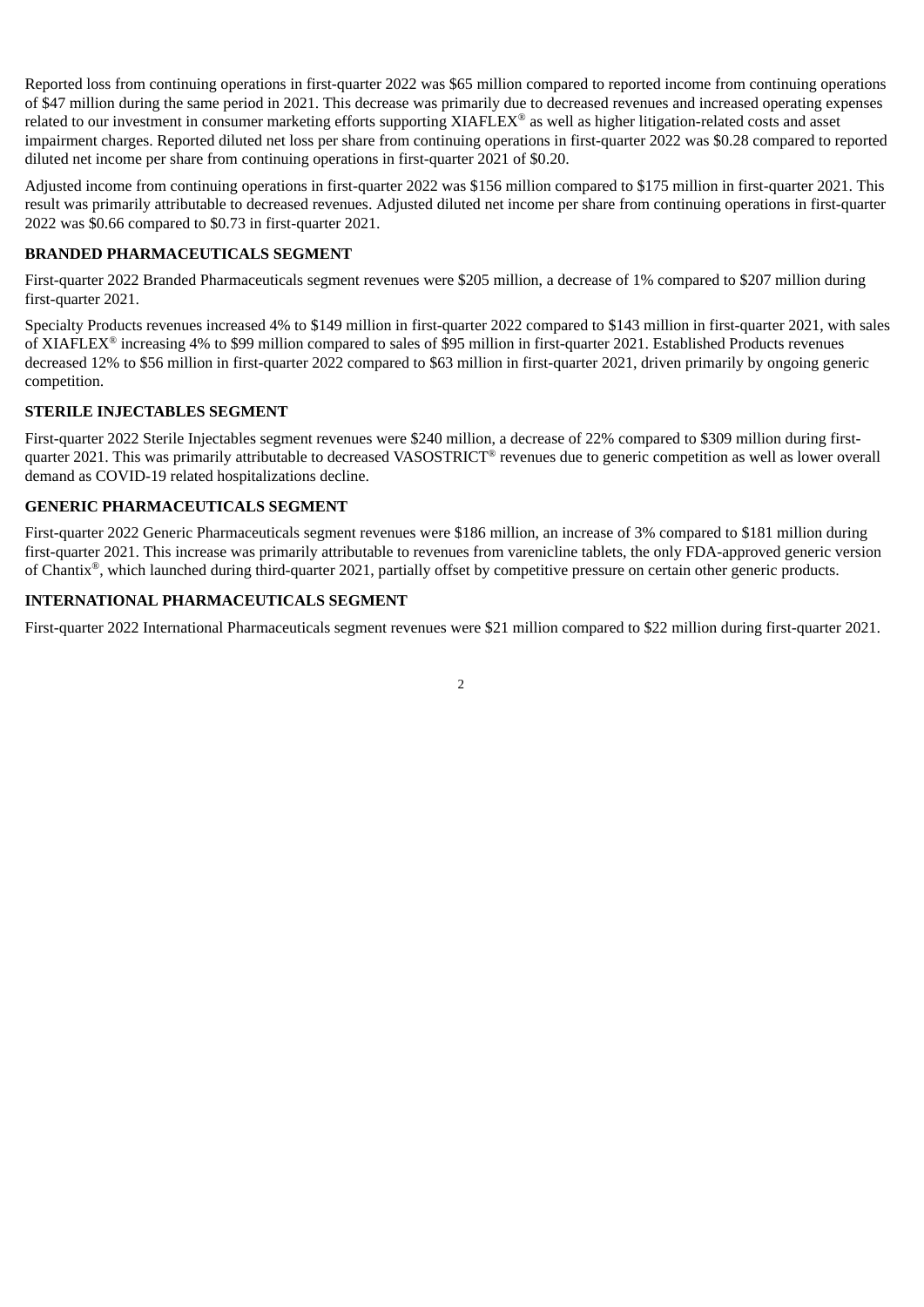## **SECOND-QUARTER 2022 FINANCIAL GUIDANCE**

Due to uncertainties in certain key assumptions, Endo is only providing financial guidance for the second quarter ending June 30, 2022 at this time. These statements are forward-looking, and actual results may differ materially from Endo's expectations, as further discussed below under the heading "Cautionary Note Regarding Forward-Looking Statements."

As previously communicated, beginning with the financial guidance provided in connection with its first-quarter 2022 financial reporting, Endo now includes in its forward-looking financial guidance the impact of acquired in-process research and development charges already incurred in the relevant period, or expected to be incurred for transactions signed through a certain date, but will not include any impact for costs which may be incurred in connection with potential business development activities entered after such date. The guidance provided below includes estimated in-process research and development charges for transactions signed through May 5, 2022, inclusive of the recently announced \$35 million sterile injectable product acquisition from Nevakar Injectables, Inc.

| <b>Second-Quarter 2022</b> |
|----------------------------|
| $$500 - $525M$$            |
| $$110 - $125M$             |
| $(\$0.17) - (\$0.15)$      |
|                            |
| $~67.0\%$                  |
| $~146.5\%$                 |
| $\sim$ \$143M              |
| $^{\sim}1.0\%$             |
| $\sim$ 235M                |
|                            |

## **BALANCE SHEET, LIQUIDITY AND OTHER UPDATES**

As of March 31, 2022, the Company had approximately \$1.4 billion in unrestricted cash; \$8.1 billion of debt; and a net debt to adjusted EBITDA ratio of 4.7. These amounts reflect the Company's repayment of approximately \$180 million of senior notes during the first quarter of 2022.

First-quarter 2022 net cash provided by operating activities was \$201 million compared to \$244 million provided by operating activities during the first-quarter 2021. This decrease was primarily attributable to decreased revenues.

## **CONFERENCE CALL INFORMATION**

Endo will conduct a conference call with financial analysts to discuss this press release tomorrow, May 6, 2022, at 7:30 a.m. ET. The dialin number to access the call is U.S./Canada (866) 497-0462, International (678) 509-7598, and the passcode is 8947159.

Please dial in 10 minutes prior to the scheduled start time. A replay of the call will be available from May 6, 2022 at 10:30 a.m. ET until 9:30 a.m. ET on May 13, 2022 by dialing U.S./Canada (855) 859-2056 International (404) 537-3406, and entering the passcode 8947159.

A simultaneous webcast of the call can be accessed by visiting https://investor.endo.com/events-and-presentations. In addition, a replay of the webcast will be available on the Company website for one year following the event.

Chantix $\mathscr{B}$  is a registered trademark of Pfizer Inc.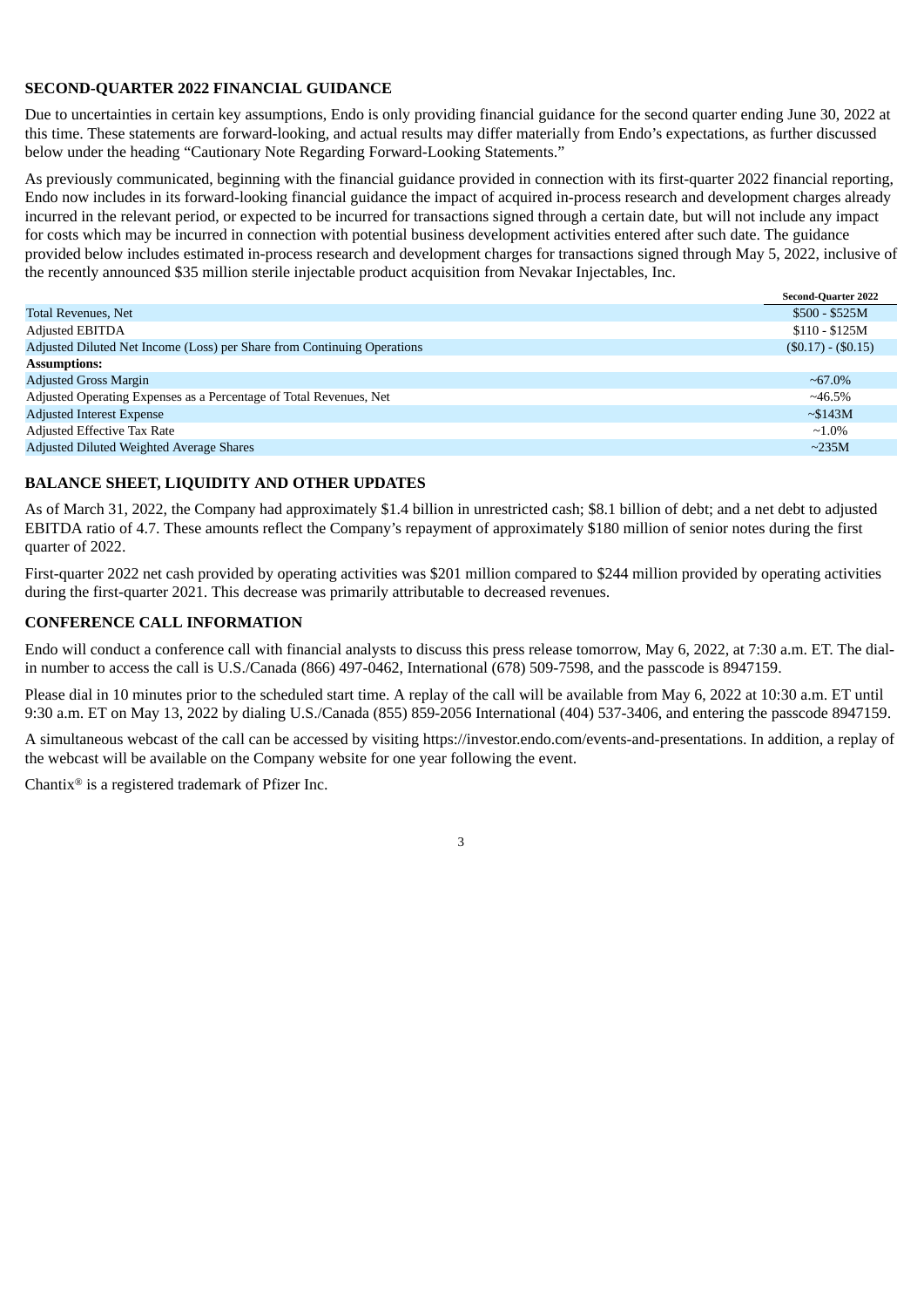## **FINANCIAL SCHEDULES**

The following table presents Endo's unaudited Total revenues, net for the three months ended March 31, 2022 and 2021 (dollars in thousands):

|                                         | <b>Three Months Ended March 31.</b> |      |         |                   |  |
|-----------------------------------------|-------------------------------------|------|---------|-------------------|--|
|                                         | 2022                                |      | 2021    | Percent<br>Growth |  |
| <b>Branded Pharmaceuticals:</b>         |                                     |      |         |                   |  |
| <b>Specialty Products:</b>              |                                     |      |         |                   |  |
| <b>XIAFLEX®</b>                         | \$<br>99,484 \$                     |      | 95,270  | 4 %               |  |
| <b>SUPPRELIN® LA</b>                    | 28,830                              |      | 28,028  | 3 %               |  |
| Other Specialty (1)                     | 20,744                              |      | 20,032  | 4 %               |  |
| <b>Total Specialty Products</b>         | \$<br>149,058                       | - \$ | 143,330 | 4 %               |  |
| <b>Established Products:</b>            |                                     |      |         |                   |  |
| <b>PERCOCET®</b>                        | \$<br>26,175                        | -\$  | 25,625  | $2\%$             |  |
| <b>TESTOPEL®</b>                        | 8,880                               |      | 11,189  | (21)%             |  |
| Other Established (2)                   | 20,748                              |      | 26,491  | $(22)\%$          |  |
| <b>Total Established Products</b>       | \$<br>55,803                        | -\$  | 63,305  | (12)%             |  |
| Total Branded Pharmaceuticals (3)       | \$<br>204,861                       | -S   | 206,635 | $(1)\%$           |  |
| Sterile Injectables:                    |                                     |      |         |                   |  |
| <b>VASOSTRICT®</b>                      | \$<br>155,890 \$                    |      | 223,946 | $(30)\%$          |  |
| <b>ADRENALIN®</b>                       | 33,823                              |      | 29,437  | 15 %              |  |
| Other Sterile Injectables (4)           | 50,315                              |      | 55,362  | (9)%              |  |
| Total Sterile Injectables (3)           | \$<br>240,028                       | - \$ | 308,745 | (22)%             |  |
| Total Generic Pharmaceuticals (5)       | \$<br>185,944                       | -S   | 180,873 | 3 %               |  |
| Total International Pharmaceuticals (6) | \$<br>21,426                        | \$   | 21,666  | (1)%              |  |
| Total revenues, net                     | \$<br>652,259                       | -\$  | 717,919 | (9)%              |  |

The Secondary Secondron Contentstand of the Specialty include NASCOBAL<sup>®</sup> Nasal Spray, AVEED<sup>®</sup> and QWO<sup>®</sup>.

(2) Products included within Other Established include, but are not limited to,  $EDEX^{\circ}$  and LIDODERM<sup>®</sup>.

(3) Individual products presented above represent the top two performing products in each product category for the three months ended March 31, 2022 and/or any product having revenues in excess of \$25 million during any qu

®

(4) Products included within Other Sterile Injectables include ertapenem for injection, APLISOL® and others.<br>(5) The Generic Pharmaceuticals segment is comprised of a portfolio of products that are generic versions of bran ®

(6) The International Pharmaceuticals segment, which accounted for less than 5% of consolidated total revenues for each of the periods presented, includes a variety of specialty pharmaceutical products sold outside the U.S., primarily in Canada through our operating company Paladin Labs Inc.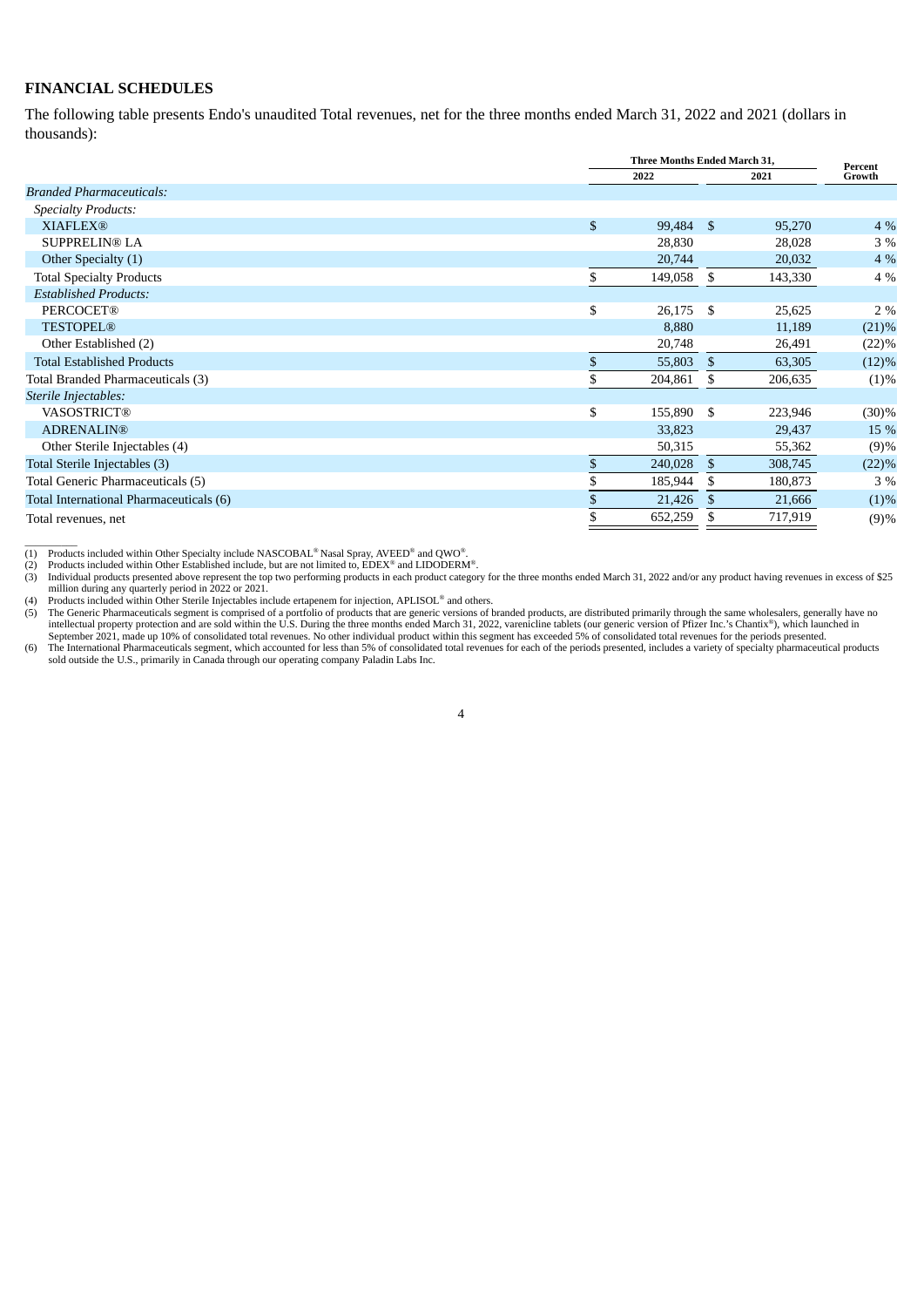The following table presents unaudited Condensed Consolidated Statement of Operations data for the three months ended March 31, 2022 and 2021 (in thousands, except per share data):

|                                                            | <b>Three Months Ended March 31.</b> |             |                |          |  |  |  |
|------------------------------------------------------------|-------------------------------------|-------------|----------------|----------|--|--|--|
|                                                            |                                     | 2022        |                | 2021     |  |  |  |
| <b>TOTAL REVENUES, NET</b>                                 | \$                                  | 652,259 \$  |                | 717,919  |  |  |  |
| <b>COSTS AND EXPENSES:</b>                                 |                                     |             |                |          |  |  |  |
| Cost of revenues                                           |                                     | 273,215     |                | 305,293  |  |  |  |
| Selling, general and administrative                        |                                     | 227,161     |                | 187,174  |  |  |  |
| Research and development                                   |                                     | 36,130      |                | 29,739   |  |  |  |
| Acquired in-process research and development               |                                     | 2,900       |                |          |  |  |  |
| Litigation-related and other contingencies, net            |                                     | 25,154      |                | 637      |  |  |  |
| Asset impairment charges                                   |                                     | 19,953      |                | 3,309    |  |  |  |
| Acquisition-related and integration items, net             |                                     | (1,377)     |                | (5,022)  |  |  |  |
| Interest expense, net                                      |                                     | 134,949     |                | 134,341  |  |  |  |
| Loss on extinguishment of debt                             |                                     |             |                | 13,753   |  |  |  |
| Other expense, net                                         |                                     | 1,289       |                | 912      |  |  |  |
| (LOSS) INCOME FROM CONTINUING OPERATIONS BEFORE INCOME TAX | $\mathbb{S}$                        | (67, 115)   | $\mathfrak{s}$ | 47,783   |  |  |  |
| <b>INCOME TAX (BENEFIT) EXPENSE</b>                        |                                     | (1, 815)    |                | 724      |  |  |  |
| (LOSS) INCOME FROM CONTINUING OPERATIONS                   | $\mathbb{S}$                        | (65,300)    | $\mathfrak{F}$ | 47,059   |  |  |  |
| DISCONTINUED OPERATIONS, NET OF TAX                        |                                     | (6,674)     |                | (5, 535) |  |  |  |
| NET (LOSS) INCOME                                          | \$                                  | (71, 974)   | \$             | 41,524   |  |  |  |
| NET (LOSS) INCOME PER SHARE-BASIC:                         |                                     |             |                |          |  |  |  |
| Continuing operations                                      | \$                                  | $(0.28)$ \$ |                | 0.20     |  |  |  |
| Discontinued operations                                    |                                     | (0.03)      |                | (0.02)   |  |  |  |
| <b>Basic</b>                                               | \$                                  | $(0.31)$ \$ |                | 0.18     |  |  |  |
| NET (LOSS) INCOME PER SHARE-DILUTED:                       |                                     |             |                |          |  |  |  |
| Continuing operations                                      | $\mathbb{S}$                        | $(0.28)$ \$ |                | 0.20     |  |  |  |
| Discontinued operations                                    |                                     | (0.03)      |                | (0.03)   |  |  |  |
| <b>Diluted</b>                                             | \$                                  | (0.31)      | $\frac{1}{2}$  | 0.17     |  |  |  |
| <b>WEIGHTED AVERAGE SHARES:</b>                            |                                     |             |                |          |  |  |  |
| <b>Basic</b>                                               |                                     | 233,879     |                | 230,551  |  |  |  |
| Diluted                                                    |                                     | 233,879     |                | 238,671  |  |  |  |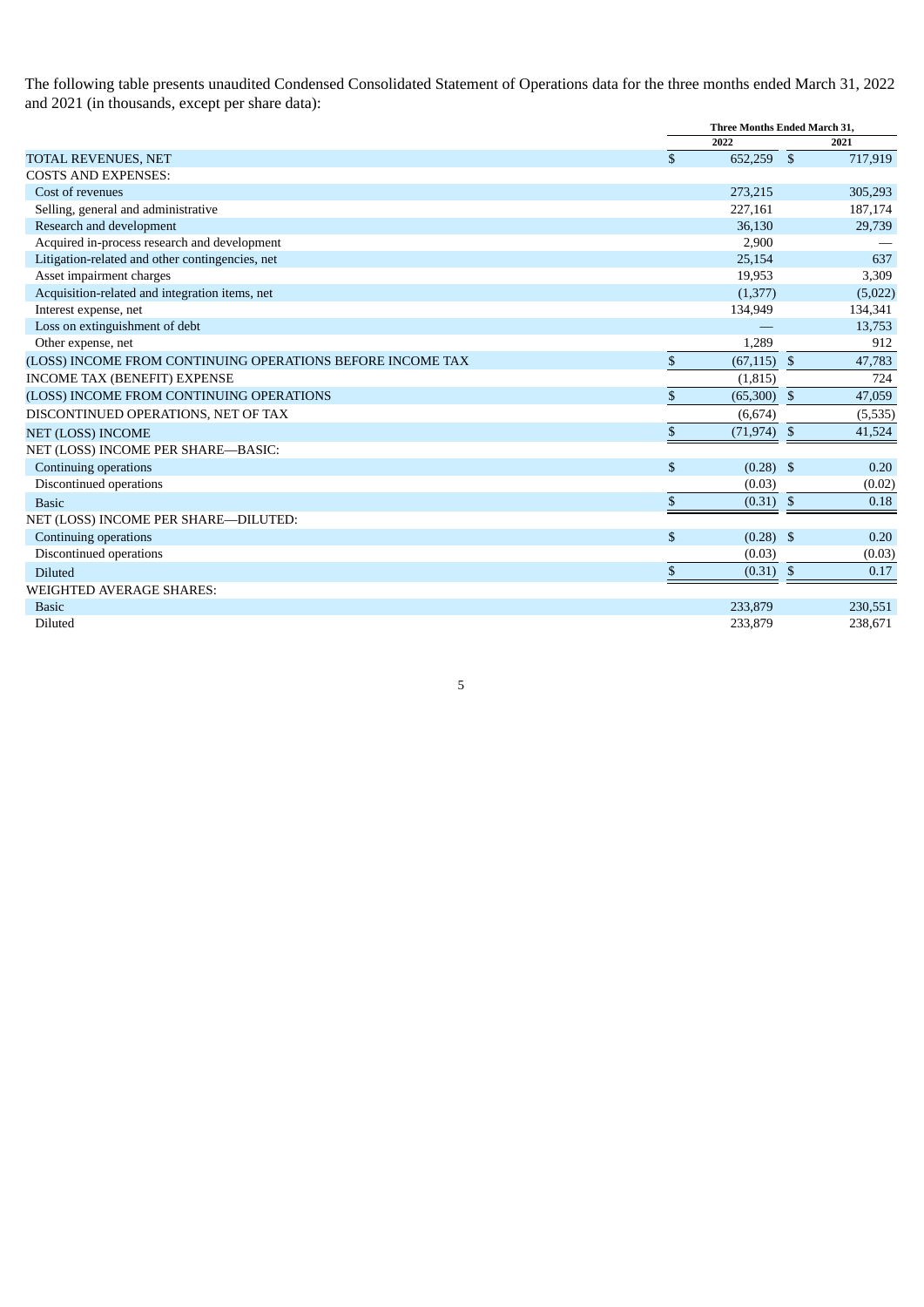The following table presents unaudited Condensed Consolidated Balance Sheet data at March 31, 2022 and December 31, 2021 (in thousands):

|                                                                            | March 31, 2022       |     | <b>December 31, 2021</b> |  |
|----------------------------------------------------------------------------|----------------------|-----|--------------------------|--|
| <b>ASSETS</b>                                                              |                      |     |                          |  |
| <b>CURRENT ASSETS:</b>                                                     |                      |     |                          |  |
| Cash and cash equivalents                                                  | \$<br>$1,413,150$ \$ |     | 1,507,196                |  |
| Restricted cash and cash equivalents                                       | 181,768              |     | 124,114                  |  |
| Accounts receivable                                                        | 473,295              |     | 592,019                  |  |
| Inventories, net                                                           | 283,826              |     | 283,552                  |  |
| Other current assets                                                       | 140,753              |     | 207,705                  |  |
| Total current assets                                                       | 2,492,792            | -\$ | 2,714,586                |  |
| TOTAL NON-CURRENT ASSETS                                                   | 5,954,419            |     | 6,052,829                |  |
| <b>TOTAL ASSETS</b>                                                        | 8,447,211            | -S  | 8,767,415                |  |
| <b>LIABILITIES AND SHAREHOLDERS' DEFICIT</b>                               |                      |     |                          |  |
| <b>CURRENT LIABILITIES:</b>                                                |                      |     |                          |  |
| Accounts payable and accrued expenses, including legal settlement accruals | \$<br>1,336,819 \$   |     | 1,417,892                |  |
| Other current liabilities                                                  | 39,323               |     | 212,070                  |  |
| Total current liabilities                                                  | \$<br>1,376,142 \$   |     | 1,629,962                |  |
| LONG-TERM DEBT, LESS CURRENT PORTION, NET                                  | 8,040,992            |     | 8,048,980                |  |
| <b>OTHER LIABILITIES</b>                                                   | 341,075              |     | 332,459                  |  |
| SHAREHOLDERS' DEFICIT                                                      | (1,310,998)          |     | (1,243,986)              |  |
| TOTAL LIABILITIES AND SHAREHOLDERS' DEFICIT                                | \$<br>8,447,211      |     | 8,767,415                |  |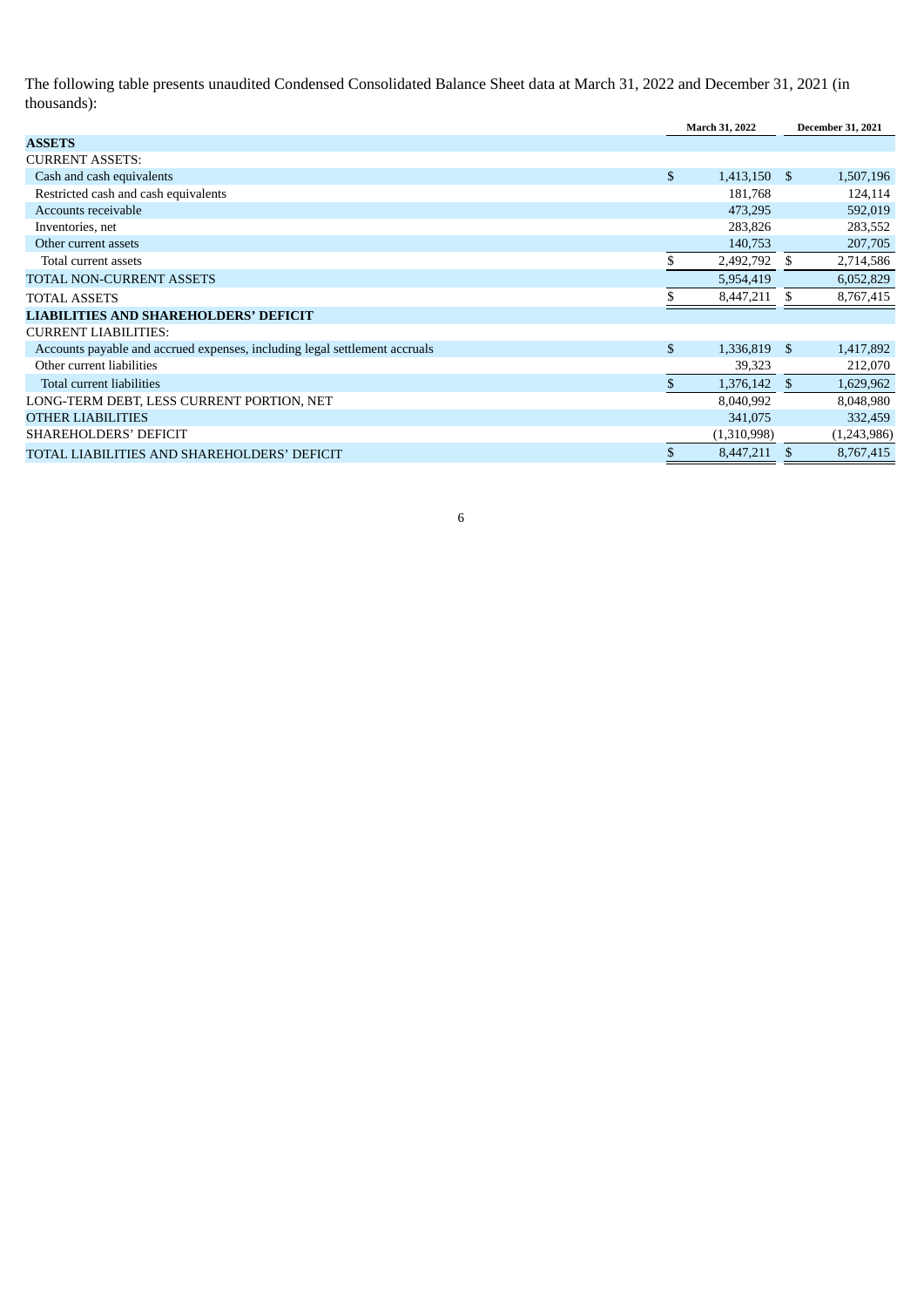The following table presents unaudited Condensed Consolidated Statement of Cash Flow data for the three months ended March 31, 2022 and 2021 (in thousands):

|                                                                                                        |              | Three Months Ended March 31, |               |           |  |
|--------------------------------------------------------------------------------------------------------|--------------|------------------------------|---------------|-----------|--|
|                                                                                                        |              | 2022                         |               | 2021      |  |
| <b>OPERATING ACTIVITIES:</b>                                                                           |              |                              |               |           |  |
| Net (loss) income                                                                                      | \$           | $(71, 974)$ \$               |               | 41,524    |  |
| Adjustments to reconcile Net (loss) income to Net cash provided by operating activities:               |              |                              |               |           |  |
| Depreciation and amortization                                                                          |              | 106,315                      |               | 118,485   |  |
| Asset impairment charges                                                                               |              | 19.953                       |               | 3,309     |  |
| Other, including cash payments to claimants from Qualified Settlement Funds                            |              | 147,025                      |               | 80,522    |  |
| Net cash provided by operating activities                                                              | \$           | 201,319                      | \$            | 243,840   |  |
| <b>INVESTING ACTIVITIES:</b>                                                                           |              |                              |               |           |  |
| Capital expenditures, excluding capitalized interest                                                   | \$           | $(23,025)$ \$                |               | (16, 733) |  |
| Acquisitions, including in-process research and development, net of cash and restricted cash acquired  |              | (24, 520)                    |               |           |  |
| Proceeds from sale of business and other assets, net                                                   |              | 541                          |               | 818       |  |
| Other                                                                                                  |              | (1,840)                      |               | (1, 133)  |  |
| Net cash used in investing activities                                                                  | \$           | (48, 844)                    | \$            | (17,048)  |  |
| <b>FINANCING ACTIVITIES:</b>                                                                           |              |                              |               |           |  |
| Payments on borrowings, net                                                                            | $\mathbf{s}$ | $(186, 812)$ \$              |               | (36, 818) |  |
| Other                                                                                                  |              | (2,386)                      |               | (10, 532) |  |
| Net cash used in financing activities                                                                  | \$.          | (189, 198)                   | <sup>\$</sup> | (47,350)  |  |
| Effect of foreign exchange rate                                                                        |              | 331                          |               | 399       |  |
| NET (DECREASE) INCREASE IN CASH, CASH EQUIVALENTS, RESTRICTED CASH AND RESTRICTED                      |              |                              |               |           |  |
| <b>CASH EQUIVALENTS</b>                                                                                | \$           | $(36,392)$ \$                |               | 179,841   |  |
| CASH, CASH EQUIVALENTS, RESTRICTED CASH AND RESTRICTED CASH EQUIVALENTS, BEGINNING OF<br><b>PERIOD</b> |              | 1,631,310                    |               | 1,385,000 |  |
| CASH, CASH EQUIVALENTS, RESTRICTED CASH AND RESTRICTED CASH EQUIVALENTS, END OF<br><b>PERIOD</b>       |              | 1,594,918                    | <sup>S</sup>  | 1,564,841 |  |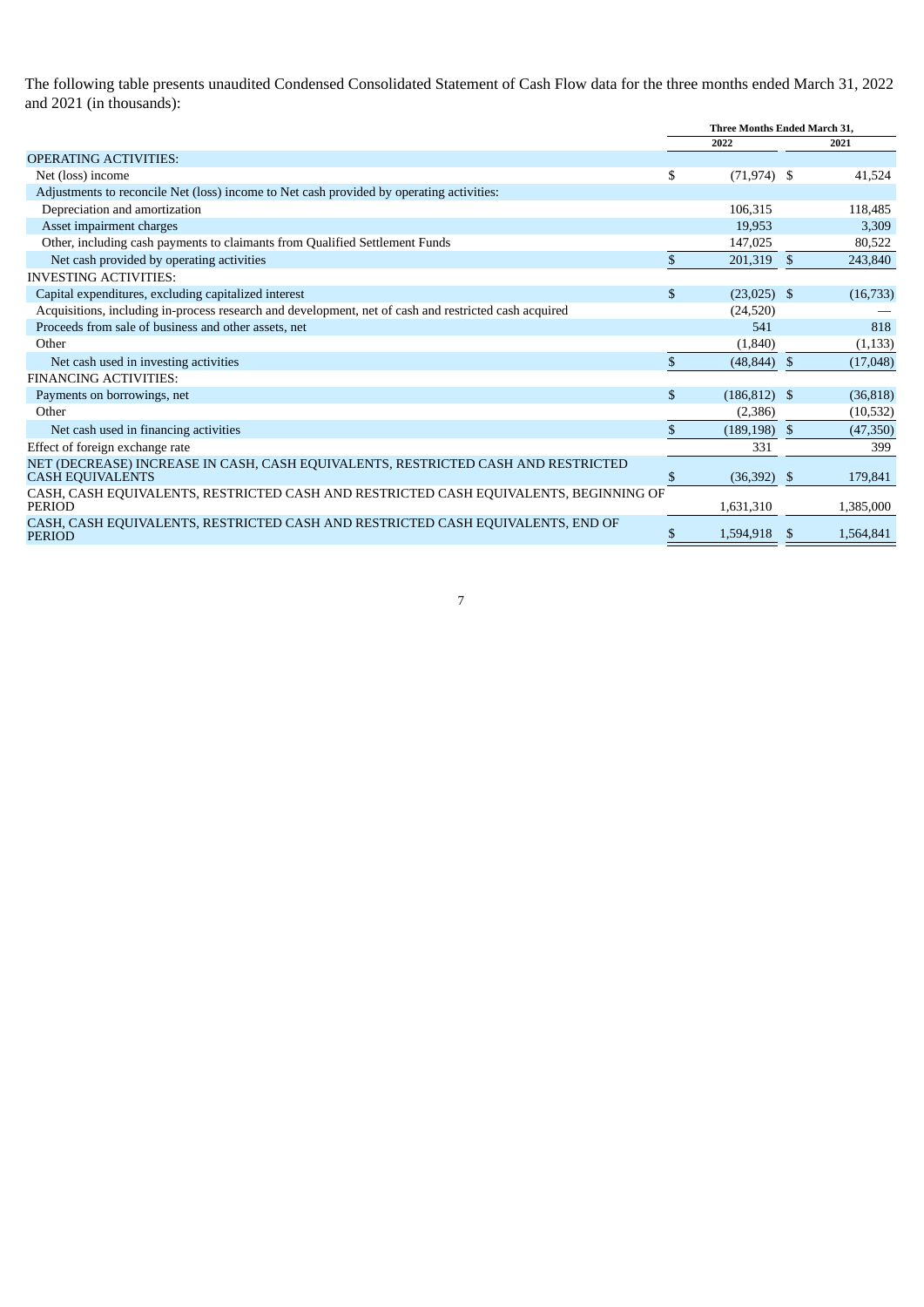## **SUPPLEMENTAL FINANCIAL INFORMATION**

To supplement the financial measures prepared in accordance with U.S. generally accepted accounting principles (GAAP), the Company uses certain non-GAAP financial measures. For additional information on the Company's use of such non-GAAP financial measures, refer to Endo's Current Report on Form 8-K furnished today to the U.S. Securities and Exchange Commission, which includes an explanation of the Company's reasons for using non-GAAP measures.

The tables below provide reconciliations of certain of the Company's non-GAAP financial measures to their most directly comparable GAAP amounts. Refer to the "Notes to the Reconciliations of GAAP and Non-GAAP Financial Measures" section below for additional details regarding the adjustments to the non-GAAP financial measures detailed throughout this Supplemental Financial Information section.

As previously communicated, in response to views expressed by the U.S. Securities and Exchange Commission, the Company has, effective January 1, 2022, revised its definition of its adjusted financial measures to no longer exclude Acquired in-process research and development charges (representing the research and development costs it had previously labeled as "Upfront and milestone payments to partners"). As a result of this change, the Company's adjusted financial measures now reflect the impact of those transactions. The inclusion of the impact of these transactions, which may occur from time to time, could result in significant, but temporary, fluctuations in both our GAAP and Non-GAAP financial measures in the period(s) in which they are incurred. These charges also are not indicative of the underlying performance of our operations during the period. This change was applied retrospectively to all periods presented herein. Refer to footnote (14) in the "Notes to the Reconciliations of GAAP and Non-GAAP Financial Measures" section below for additional discussion.

## **Reconciliation of EBITDA and Adjusted EBITDA (non-GAAP)**

The following table provides a reconciliation of Net (loss) income (GAAP) to Adjusted EBITDA (non-GAAP) for the three months ended March 31, 2022 and 2021 (in thousands):

|                                                                                                             | Three Months Ended March 31, |                |      |          |  |  |  |
|-------------------------------------------------------------------------------------------------------------|------------------------------|----------------|------|----------|--|--|--|
|                                                                                                             |                              | 2022           |      | 2021     |  |  |  |
| Net (loss) income (GAAP)                                                                                    | \$                           | $(71, 974)$ \$ |      | 41,524   |  |  |  |
| Income tax (benefit) expense                                                                                |                              | (1,815)        |      | 724      |  |  |  |
| Interest expense, net                                                                                       |                              | 134,949        |      | 134,341  |  |  |  |
| Depreciation and amortization (1)                                                                           |                              | 102,638        |      | 111,579  |  |  |  |
| EBITDA (non-GAAP)                                                                                           | \$                           | 163,798        | - \$ | 288,168  |  |  |  |
| Amounts related to continuity and separation benefits, cost reductions and strategic review initiatives (2) |                              | 57,649         |      | 23,720   |  |  |  |
| Certain litigation-related and other contingencies, net (3)                                                 |                              | 25,154         |      | 637      |  |  |  |
| Certain legal costs (4)                                                                                     |                              | 32,732         |      | 19,276   |  |  |  |
| Asset impairment charges (5)                                                                                |                              | 19,953         |      | 3,309    |  |  |  |
| Acquisition-related and integration costs (6)                                                               |                              |                |      | 431      |  |  |  |
| Fair value of contingent consideration (7)                                                                  |                              | (1,377)        |      | (5, 453) |  |  |  |
| Loss on extinguishment of debt (8)                                                                          |                              |                |      | 13,753   |  |  |  |
| Share-based compensation (1)                                                                                |                              | 4,929          |      | 9,993    |  |  |  |
| Other expense, net (9)                                                                                      |                              | 1,289          |      | 912      |  |  |  |
| Other $(10)$                                                                                                |                              | 125            |      | 4,434    |  |  |  |
| Discontinued operations, net of tax (11)                                                                    |                              | 6,674          |      | 5,535    |  |  |  |
| Adjusted EBITDA (non-GAAP) (14)                                                                             |                              | 310,926        |      | 364,715  |  |  |  |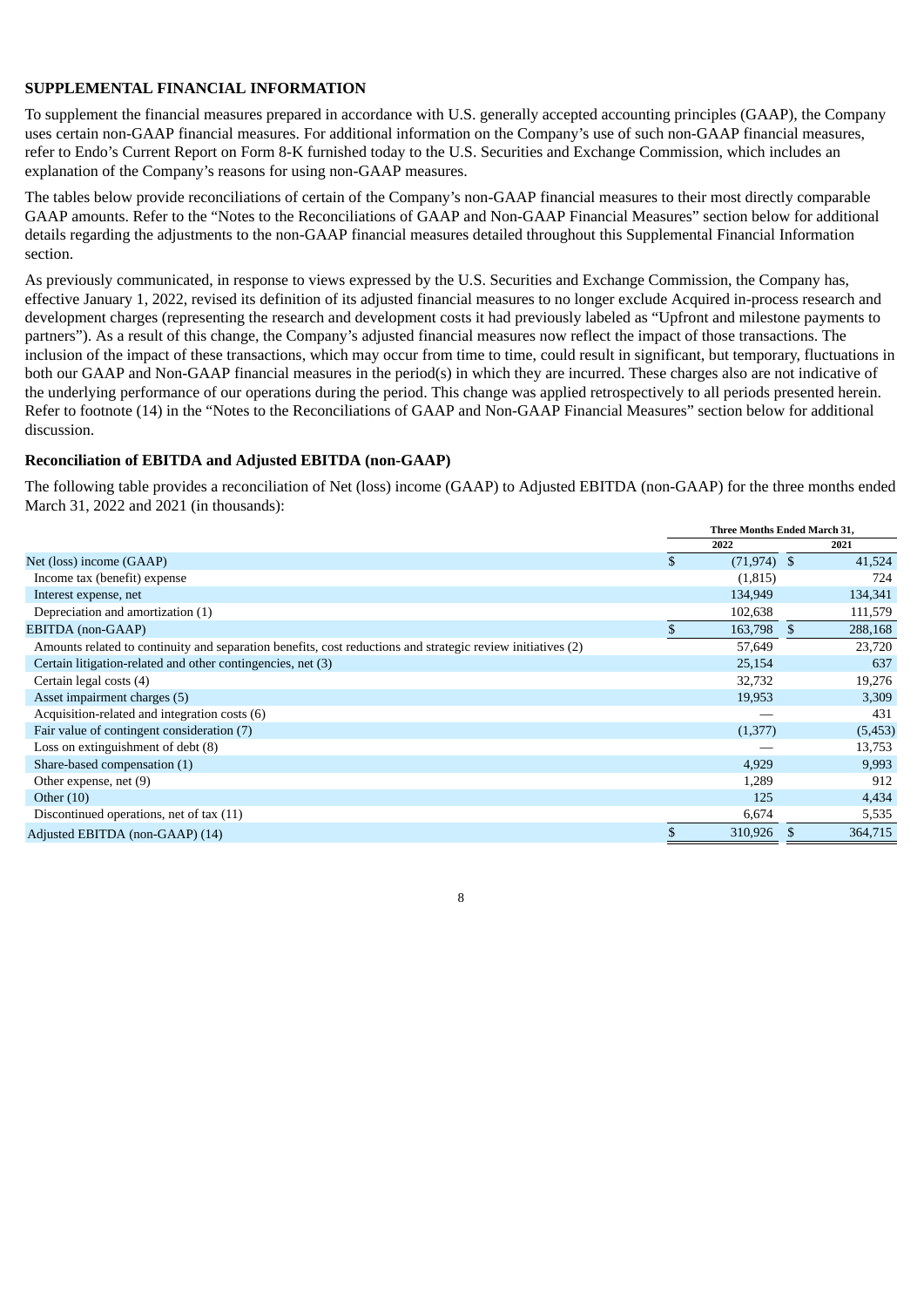## **Reconciliation of Adjusted Income from Continuing Operations (non-GAAP)**

The following table provides a reconciliation of the Company's (Loss) income from continuing operations (GAAP) to Adjusted income from continuing operations (non-GAAP) for the three months ended March 31, 2022 and 2021 (in thousands):

|                                                                                                             |      | Three Months Ended March 31, |  |          |  |
|-------------------------------------------------------------------------------------------------------------|------|------------------------------|--|----------|--|
|                                                                                                             | 2022 |                              |  | 2021     |  |
| (Loss) income from continuing operations (GAAP)                                                             | \$.  | $(65,300)$ \$                |  | 47,059   |  |
| Non-GAAP adjustments:                                                                                       |      |                              |  |          |  |
| Amortization of intangible assets (12)                                                                      |      | 90,234                       |  | 95,130   |  |
| Amounts related to continuity and separation benefits, cost reductions and strategic review initiatives (2) |      | 57,649                       |  | 23,720   |  |
| Certain litigation-related and other contingencies, net (3)                                                 |      | 25,154                       |  | 637      |  |
| Certain legal costs (4)                                                                                     |      | 32.732                       |  | 19,276   |  |
| Asset impairment charges (5)                                                                                |      | 19,953                       |  | 3,309    |  |
| Acquisition-related and integration costs (6)                                                               |      |                              |  | 431      |  |
| Fair value of contingent consideration (7)                                                                  |      | (1,377)                      |  | (5, 453) |  |
| Loss on extinguishment of debt (8)                                                                          |      |                              |  | 13,753   |  |
| Other $(10)$                                                                                                |      | 1,323                        |  | 5,582    |  |
| Tax adjustments (13)                                                                                        |      | (4,429)                      |  | (28,527) |  |
| Adjusted income from continuing operations (non-GAAP) (14)                                                  |      | 155,939                      |  | 174,917  |  |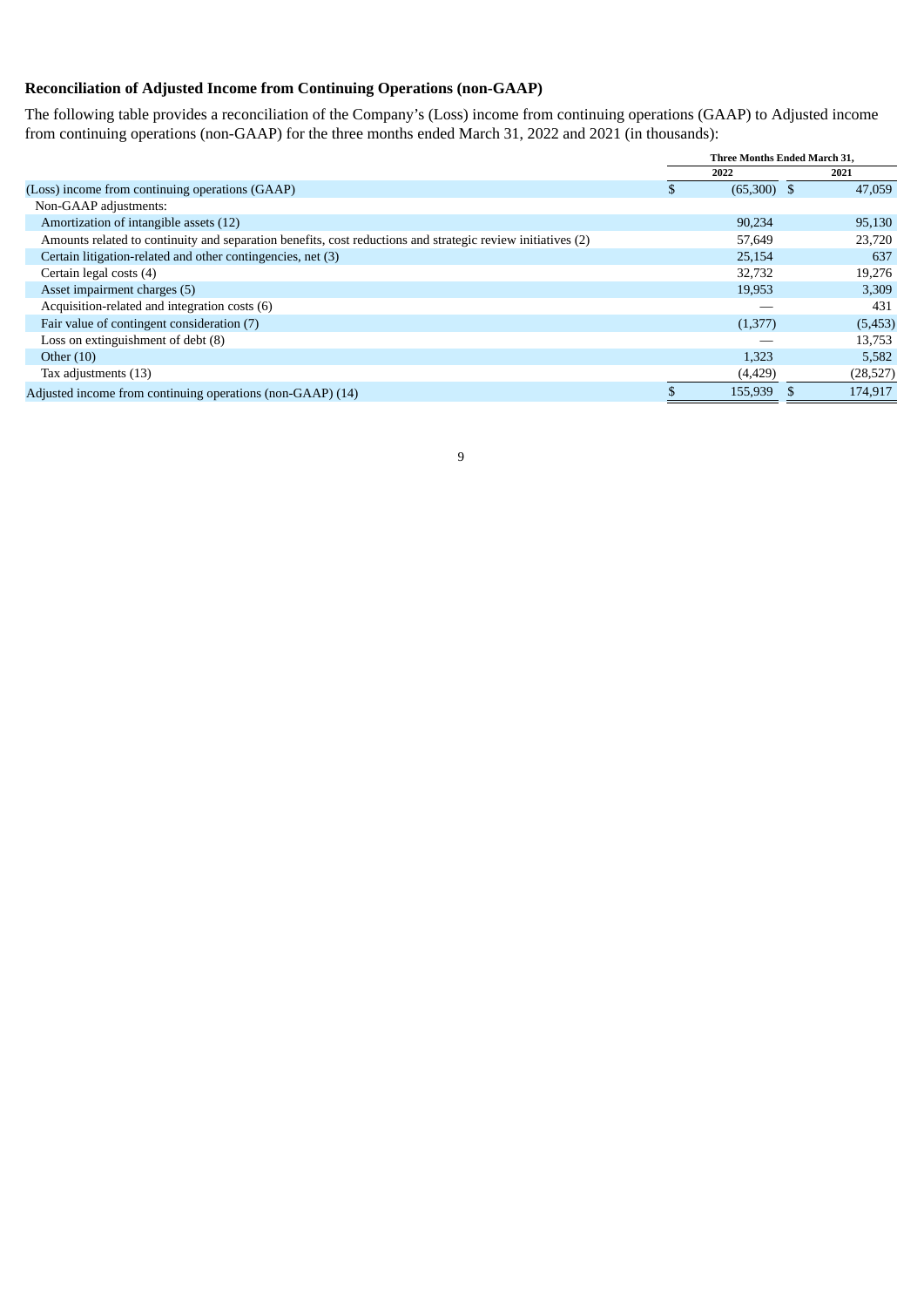## **Reconciliation of Other Adjusted Income Statement Data (non-GAAP)**

The following tables provide detailed reconciliations of various other income statement data between the GAAP and non-GAAP amounts for the three months ended March 31, 2022 and 2021 (in thousands, except per share data):

|                                                                                                                                     | Total<br>revenues<br>net | Cost of<br>revenues | Gross<br>margin | Gross<br>margin<br>$\frac{9}{6}$ | Total<br>operating<br>expenses | Operating<br>expense to<br>revenue % | Operating<br>income<br>from<br>continuing<br>operations | Operating<br>margin % | Other<br>non-<br>operating<br>expense,<br>net | (Loss)<br>income<br>from<br>continuing<br>operations<br>before<br>income tax | Income<br>tax<br>(benefit)<br>expense | Effective<br>tax rate | (Loss)<br>income<br>from<br>continuing<br>operations | Discontinued<br>operations,<br>net of tax | Net (loss)<br>income | Diluted<br>net (loss)<br>income<br>per share<br>from<br>continuing<br>operations<br>(15) |
|-------------------------------------------------------------------------------------------------------------------------------------|--------------------------|---------------------|-----------------|----------------------------------|--------------------------------|--------------------------------------|---------------------------------------------------------|-----------------------|-----------------------------------------------|------------------------------------------------------------------------------|---------------------------------------|-----------------------|------------------------------------------------------|-------------------------------------------|----------------------|------------------------------------------------------------------------------------------|
| Reported<br>(G <sup>AAP</sup> )                                                                                                     | \$652,259                | \$273,215 \$379,044 |                 | 58.1%                            | \$309,921                      | 47.5 %                               | \$69,123                                                | 10.6 %                | \$136,238                                     | $$$ (67,115) $$$ (1,815)                                                     |                                       | 2.7%                  | \$ (65,300) \$                                       |                                           | $(6,674)$ \$(71,974) | \$<br>(0.28)                                                                             |
| Items impacting<br>comparability:                                                                                                   |                          |                     |                 |                                  |                                |                                      |                                                         |                       |                                               |                                                                              |                                       |                       |                                                      |                                           |                      |                                                                                          |
| Amortization<br>of intangible<br>assets $(12)$                                                                                      | $\qquad \qquad -$        | (90, 234)           | 90,234          |                                  |                                |                                      | 90,234                                                  |                       |                                               | 90,234                                                                       |                                       |                       | 90,234                                               |                                           | 90,234               |                                                                                          |
| Amounts<br>related to<br>continuity and<br>separation<br>benefits, cost<br>reductions and<br>strategic<br>review<br>initiatives (2) |                          | (15, 737)           | 15,737          |                                  | (41, 912)                      |                                      | 57.649                                                  |                       |                                               | 57,649                                                                       | -                                     |                       | 57,649                                               |                                           | 57,649               |                                                                                          |
| Certain<br>litigation-<br>related and<br>other<br>contingencies,<br>net(3)                                                          |                          |                     |                 |                                  | (25, 154)                      |                                      | 25,154                                                  |                       |                                               | 25,154                                                                       |                                       |                       | 25,154                                               |                                           | 25,154               |                                                                                          |
| Certain legal<br>costs(4)                                                                                                           |                          |                     |                 |                                  | (32, 732)                      |                                      | 32,732                                                  |                       |                                               | 32,732                                                                       |                                       |                       | 32,732                                               |                                           | 32,732               |                                                                                          |
| Asset<br>impairment<br>charges (5)                                                                                                  |                          |                     |                 |                                  | (19,953)                       |                                      | 19,953                                                  |                       |                                               | 19,953                                                                       |                                       |                       | 19,953                                               |                                           | 19,953               |                                                                                          |
| Fair value of<br>contingent<br>consideration<br>(7)                                                                                 |                          |                     |                 |                                  | 1,377                          |                                      | (1, 377)                                                |                       | -                                             | (1, 377)                                                                     | -                                     |                       | (1, 377)                                             |                                           | (1, 377)             |                                                                                          |
| Other $(10)$                                                                                                                        |                          | (125)               | 125             |                                  |                                |                                      | 125                                                     |                       | (1, 198)                                      | 1,323                                                                        |                                       |                       | 1,323                                                |                                           | 1,323                |                                                                                          |
| Tax<br>adjustments<br>(13)                                                                                                          |                          |                     |                 |                                  | -                              |                                      | -                                                       |                       |                                               |                                                                              | 4,429                                 |                       | (4,429)                                              |                                           | (4, 429)             |                                                                                          |
| Discontinued<br>operations, net<br>of tax $(11)$                                                                                    |                          |                     |                 |                                  |                                |                                      |                                                         |                       |                                               |                                                                              |                                       |                       |                                                      | 6,674                                     | 6,674                |                                                                                          |
| After<br>considering<br>items (non-<br>GAAP) (14)                                                                                   | \$652,259                | \$167,119           | \$485,140       | 74.4%                            | \$191,547                      | 29.4 %                               | \$293,593                                               | 45.0%                 |                                               | \$135,040 \$158,553                                                          | \$2,614                               | 1.6%                  | \$155,939                                            | -\$<br>$\qquad \qquad$                    | \$155,939            | \$<br>0.66                                                                               |

**Three Months Ended March 31, 2022**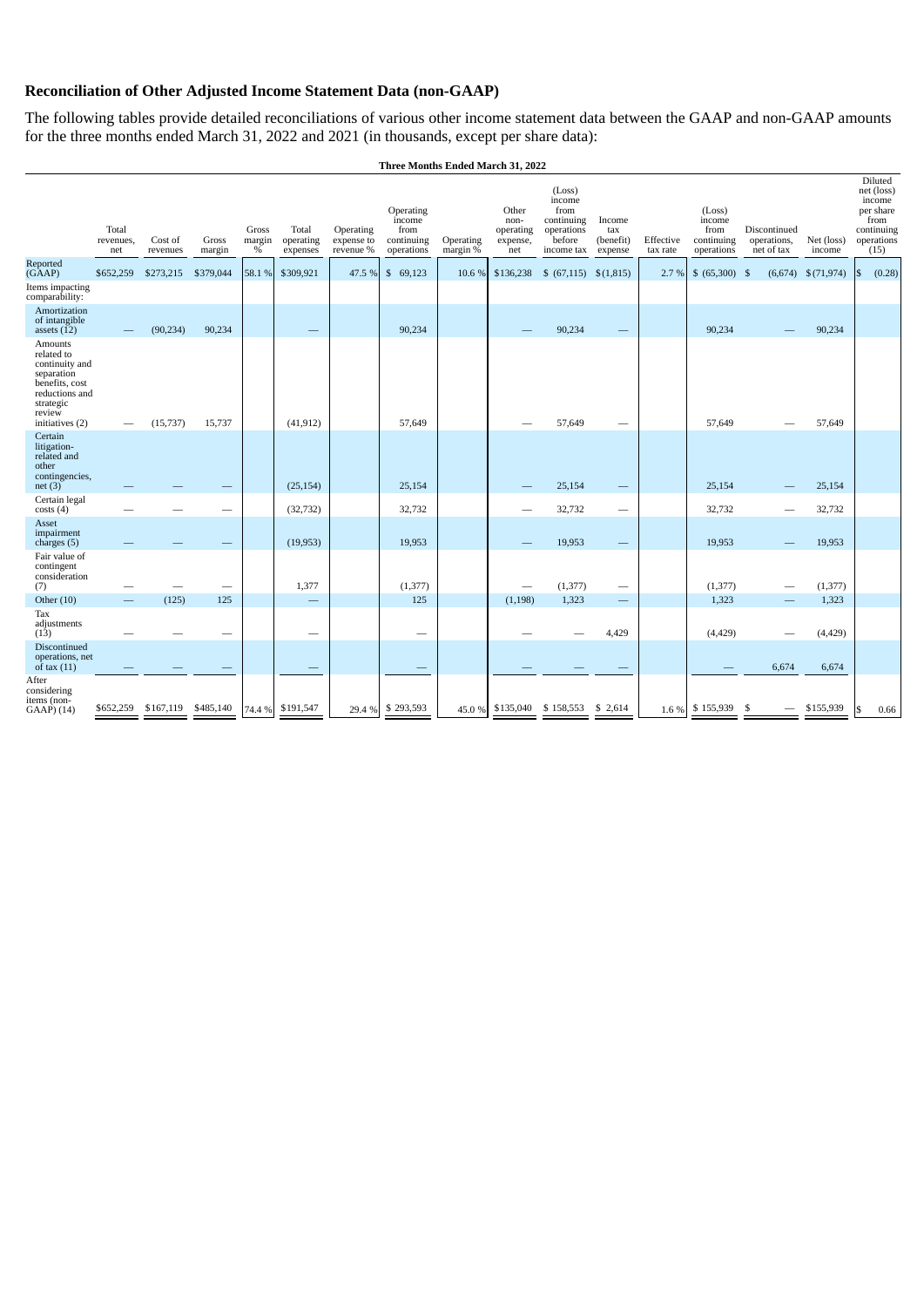**Three Months Ended March 31, 2021**

|                                                                                                                                     | Total<br>revenues,<br>net | Cost of<br>revenues           | Gross<br>margin | Gross<br>margin<br>% | Total<br>operating<br>expenses      | Operating<br>expense to<br>revenue % | Operating<br>income<br>from<br>continuing<br>operations | Operating<br>margin % | Other<br>non-<br>operating<br>expense,<br>net | Income<br>from<br>continuing<br>operations<br>before<br>income tax | Income<br>tax<br>expense | Effective<br>tax rate | Income<br>from<br>continuing<br>operations | Discontinued<br>operations,<br>net of tax | Net<br>income       | Diluted<br>net income<br>per share<br>from<br>continuing<br>operations<br>(15) |      |
|-------------------------------------------------------------------------------------------------------------------------------------|---------------------------|-------------------------------|-----------------|----------------------|-------------------------------------|--------------------------------------|---------------------------------------------------------|-----------------------|-----------------------------------------------|--------------------------------------------------------------------|--------------------------|-----------------------|--------------------------------------------|-------------------------------------------|---------------------|--------------------------------------------------------------------------------|------|
| Reported<br>$(G\text{AAP})$                                                                                                         | \$717,919                 | \$305,293                     | \$412,626       | 57.5%                | \$215,837                           | 30.1 %                               | \$196,789                                               | 27.4%                 | \$149,006                                     | \$ 47,783 \$ 724                                                   |                          | 1.5 %                 | \$47,059                                   | \$                                        | $(5,535)$ \$ 41,524 | \$                                                                             | 0.20 |
| Items impacting<br>comparability:                                                                                                   |                           |                               |                 |                      |                                     |                                      |                                                         |                       |                                               |                                                                    |                          |                       |                                            |                                           |                     |                                                                                |      |
| Amortization<br>of intangible<br>assets $(12)$                                                                                      |                           | (95, 130)                     | 95,130          |                      |                                     |                                      | 95,130                                                  |                       |                                               | 95,130                                                             |                          |                       | 95,130                                     |                                           | 95,130              |                                                                                |      |
| Amounts<br>related to<br>continuity and<br>separation<br>benefits, cost<br>reductions and<br>strategic<br>review<br>initiatives (2) |                           | (15, 296)                     | 15,296          |                      | (8, 424)                            |                                      | 23,720                                                  |                       |                                               | 23,720                                                             |                          |                       | 23,720                                     |                                           | 23,720              |                                                                                |      |
| Certain<br>litigation-<br>related and<br>other<br>contingencies,<br>net(3)                                                          |                           |                               |                 |                      | (637)                               |                                      | 637                                                     |                       |                                               | 637                                                                |                          |                       | 637                                        |                                           | 637                 |                                                                                |      |
| Certain legal<br>costs(4)                                                                                                           |                           |                               |                 |                      | (19,276)                            |                                      | 19,276                                                  |                       |                                               | 19,276                                                             | -                        |                       | 19,276                                     | -                                         | 19,276              |                                                                                |      |
| Asset<br>impairment<br>charges (5)                                                                                                  |                           |                               |                 |                      | (3,309)                             |                                      | 3,309                                                   |                       |                                               | 3,309                                                              |                          |                       | 3,309                                      |                                           | 3,309               |                                                                                |      |
| Acquisition-<br>related and<br>integration<br>costs(6)                                                                              |                           |                               |                 |                      | (431)                               |                                      | 431                                                     |                       |                                               | 431                                                                |                          |                       | 431                                        |                                           | 431                 |                                                                                |      |
| Fair value of<br>contingent<br>consideration<br>(7)                                                                                 |                           |                               |                 |                      | 5,453                               |                                      | (5, 453)                                                |                       |                                               | (5, 453)                                                           |                          |                       | (5, 453)                                   |                                           | (5, 453)            |                                                                                |      |
| Loss on<br>extinguishment<br>of debt $(8)$                                                                                          |                           |                               | -               |                      |                                     |                                      |                                                         |                       | (13, 753)                                     | 13,753                                                             |                          |                       | 13,753                                     | -                                         | 13,753              |                                                                                |      |
| Other $(10)$<br>Tax<br>adjustments<br>(13)                                                                                          |                           | (526)                         | 526             |                      | (3,909)<br>$\overline{\phantom{0}}$ |                                      | 4,435<br>$\overline{\phantom{m}}$                       |                       | (1, 147)                                      | 5,582                                                              | 28,527                   |                       | 5,582<br>(28, 527)                         | -                                         | 5,582<br>(28, 527)  |                                                                                |      |
| Discontinued<br>operations, net<br>of tax $(11)$                                                                                    |                           |                               |                 |                      |                                     |                                      |                                                         |                       |                                               |                                                                    |                          |                       |                                            | 5,535                                     | 5,535               |                                                                                |      |
| After considering<br>items (non-<br>GAAP) (14)                                                                                      |                           | \$717,919 \$194,341 \$523,578 |                 |                      | 72.9 % \$185,304                    | 25.8%                                | \$338,274                                               | 47.1%                 |                                               | \$134,106 \$204,168                                                | \$29,251                 | 14.3%                 | \$174,917                                  | - \$<br>—                                 | \$174,917           | \$                                                                             | 0.73 |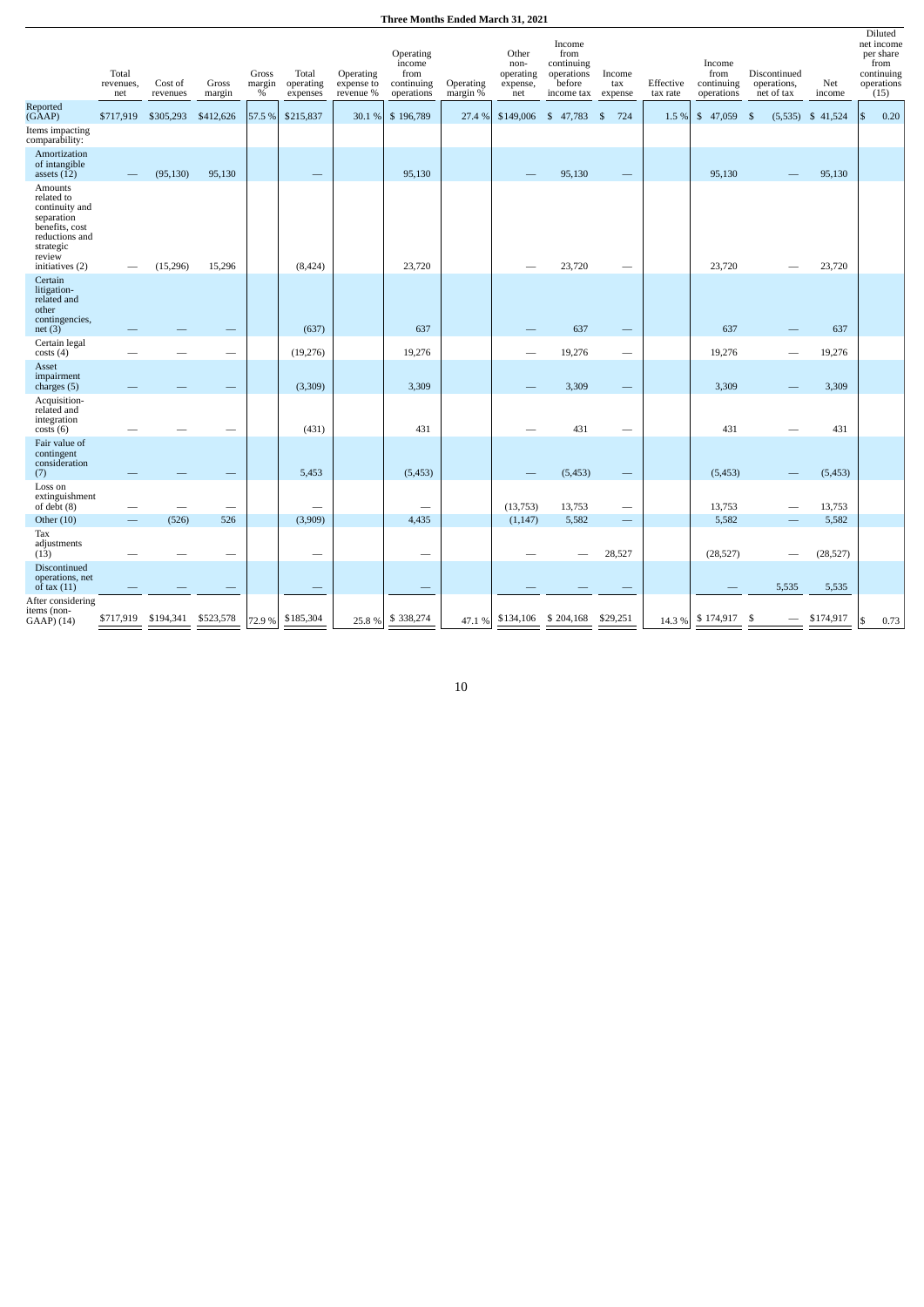### **Notes to the Reconciliations of GAAP and Non-GAAP Financial Measures**

Notes to certain line items included in the reconciliations of the GAAP financial measures to the non-GAAP financial measures for the three months ended March 31, 2022 and 2021 are as follows:

- (1) Depreciation and amortization and Share-based compensation amounts per the Adjusted EBITDA reconciliations do not include amounts reflected in other lines of the reconciliations, including Amounts related to continuity and separation benefits, cost reductions and strategic review initiatives.
- (2) Adjustments for amounts related to continuity and separation benefits, cost reductions and strategic review initiatives included the following (in thousands): **Three Months Ended March 31,**

|                                               | Three Months Ended March 31. |                         |  |                           |      |                         |  |                           |
|-----------------------------------------------|------------------------------|-------------------------|--|---------------------------|------|-------------------------|--|---------------------------|
|                                               |                              | 2022                    |  |                           | 2021 |                         |  |                           |
|                                               |                              | <b>Cost of revenues</b> |  | <b>Operating expenses</b> |      | <b>Cost of revenues</b> |  | <b>Operating expenses</b> |
| Continuity and separation benefits            |                              | 5,252                   |  | 27,075                    |      | 5,192                   |  | 3,352                     |
| Accelerated depreciation                      |                              | 2,164                   |  | 1,513                     |      | 5,054                   |  | 1,853                     |
| Other, including strategic review initiatives |                              | 8,321                   |  | 13.324                    |      | 5,050                   |  | 3,219                     |
| Total                                         |                              | 15,737                  |  | 41,912                    |      | 15,296                  |  | 8,424                     |

The amounts in the tables above include adjustments related to previously announced restructuring activities, certain continuity and transitional compensation arrangements, certain other cost reduction initiatives and certain strategic review initiatives.

(3) To exclude adjustments to accruals for litigation-related settlement charges and certain settlement proceeds related to suits filed by subsidiaries.

(4) To exclude opioid-related legal expenses.

(5) Adjustments for asset impairment charges included the following (in thousands):

| $\sqrt{-1}$                                      | Three Months Ended March 31, |  |       |  |
|--------------------------------------------------|------------------------------|--|-------|--|
|                                                  | 2022                         |  | 2021  |  |
| Other intangible asset impairment charges        | 19.953                       |  | 2,882 |  |
| Property, plant and equipment impairment charges |                              |  | 427   |  |
| Total                                            | 19.953                       |  | 3,309 |  |

- (6) To exclude integration costs.
- (7) To exclude the impact of changes in the fair value of contingent consideration liabilities resulting from changes to estimates regarding the timing and amount of the future revenues of the underlying products and changes in other assumptions impacting the probability of incurring, and extent to which the Company could incur, related contingent obligations.
- (8) To exclude the loss on the extinguishment of debt associated with the Company's March 2021 refinancing transactions.
- (9) To exclude Other expense, net per the Condensed Consolidated Statements of Operations.
- (10) The "Other" rows included in each of the above reconciliations of GAAP financial measures to non-GAAP financial measures (except for the reconciliations of Net (loss) income (GAAP) to Adjusted EBITDA (non-GAAP)) include the following (in thousands):

|                                                                                              | Three Months Ended March 31, |  |                           |  |                                 |      |                         |  |                           |  |                                 |
|----------------------------------------------------------------------------------------------|------------------------------|--|---------------------------|--|---------------------------------|------|-------------------------|--|---------------------------|--|---------------------------------|
|                                                                                              | 2022                         |  |                           |  | 2021                            |      |                         |  |                           |  |                                 |
|                                                                                              | <b>Cost of revenues</b>      |  | <b>Operating expenses</b> |  | Other non-operating<br>expenses |      | <b>Cost of revenues</b> |  | <b>Operating expenses</b> |  | Other non-operating<br>expenses |
| Foreign currency impact related to<br>the re-measurement of<br>intercompany debt instruments | $\overline{\phantom{0}}$     |  |                           |  | 1.198                           | - 55 |                         |  |                           |  | 1,147                           |
| Debt modification costs                                                                      |                              |  |                           |  |                                 |      |                         |  | 3,879                     |  |                                 |
| Other miscellaneous                                                                          | 125                          |  | $\overline{\phantom{a}}$  |  | _                               |      | 526                     |  | 30                        |  |                                 |
| Total                                                                                        | 125                          |  | $\overline{\phantom{m}}$  |  | 1,198                           |      | 526                     |  | 3,909                     |  | 1,147                           |

The "Other" row included in the reconciliations of Net (loss) income (GAAP) to Adjusted EBITDA (non-GAAP) primarily relates to the items enumerated in the foregoing "Cost of revenues" and "Operating expenses" columns.

(11) To exclude the results of the businesses reported as discontinued operations, net of tax.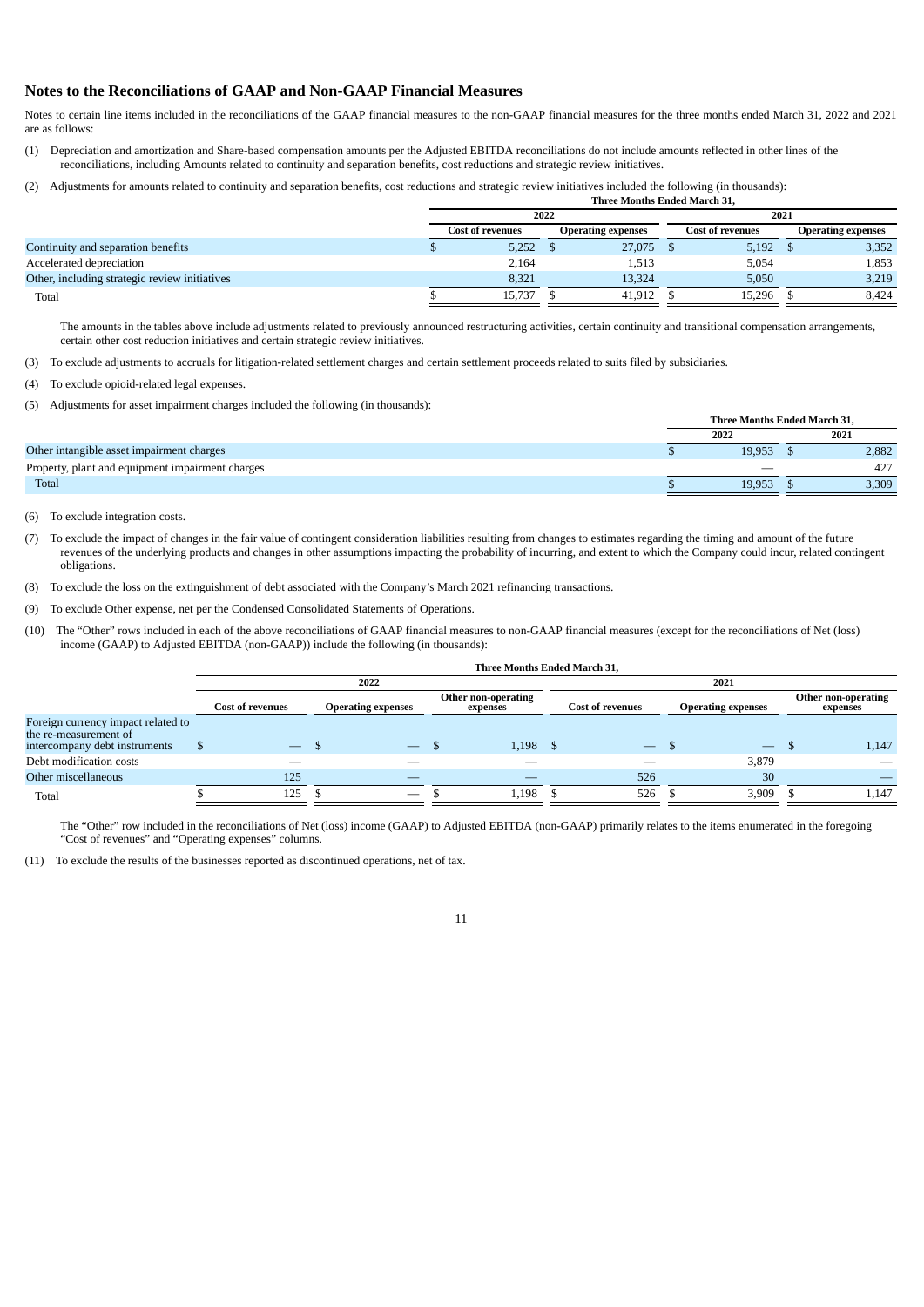- (12) To exclude amortization expense related to intangible assets.
- (13) Adjusted income taxes are calculated by tax effecting adjusted pre-tax income and permanent book-tax differences at the applicable effective tax rate that will be determined by reference to statutory tax rates in the relevant jurisdictions in which the Company operates. Adjusted income taxes include current and deferred income tax expense commensurate with the non-GAAP measure of profitability.
- (14) Effective January 1, 2022, these non-GAAP financial measures now include acquired in-process research and development charges which were previously excluded under our legacy non-GAAP policy. This change has been applied retrospectively to all periods presented. Amounts of Acquired in-process research and development charges included within these non-GAAP financial measures are set forth in the table below (in thousands): **Twelve Months Ended March 31,**

|                                                      | Three Months Ended March 31. |       | Twelve Months Ended<br>March 31. |      |        |
|------------------------------------------------------|------------------------------|-------|----------------------------------|------|--------|
|                                                      | 2022                         | 2021  |                                  | 2022 |        |
| Acquired in-process research and development charges |                              | 2.900 |                                  |      | 28,020 |

(15) Calculated as income or loss from continuing operations divided by the applicable weighted average share number. The applicable weighted average share numbers are as follows (in thousands):

|                   |         | <b>Three Months Ended March 31.</b> |  |  |
|-------------------|---------|-------------------------------------|--|--|
|                   | 2022    | 2021                                |  |  |
| GAAP              | 233,879 | 238,671                             |  |  |
| Non-GAAP Adjusted | 236,716 | 238,671                             |  |  |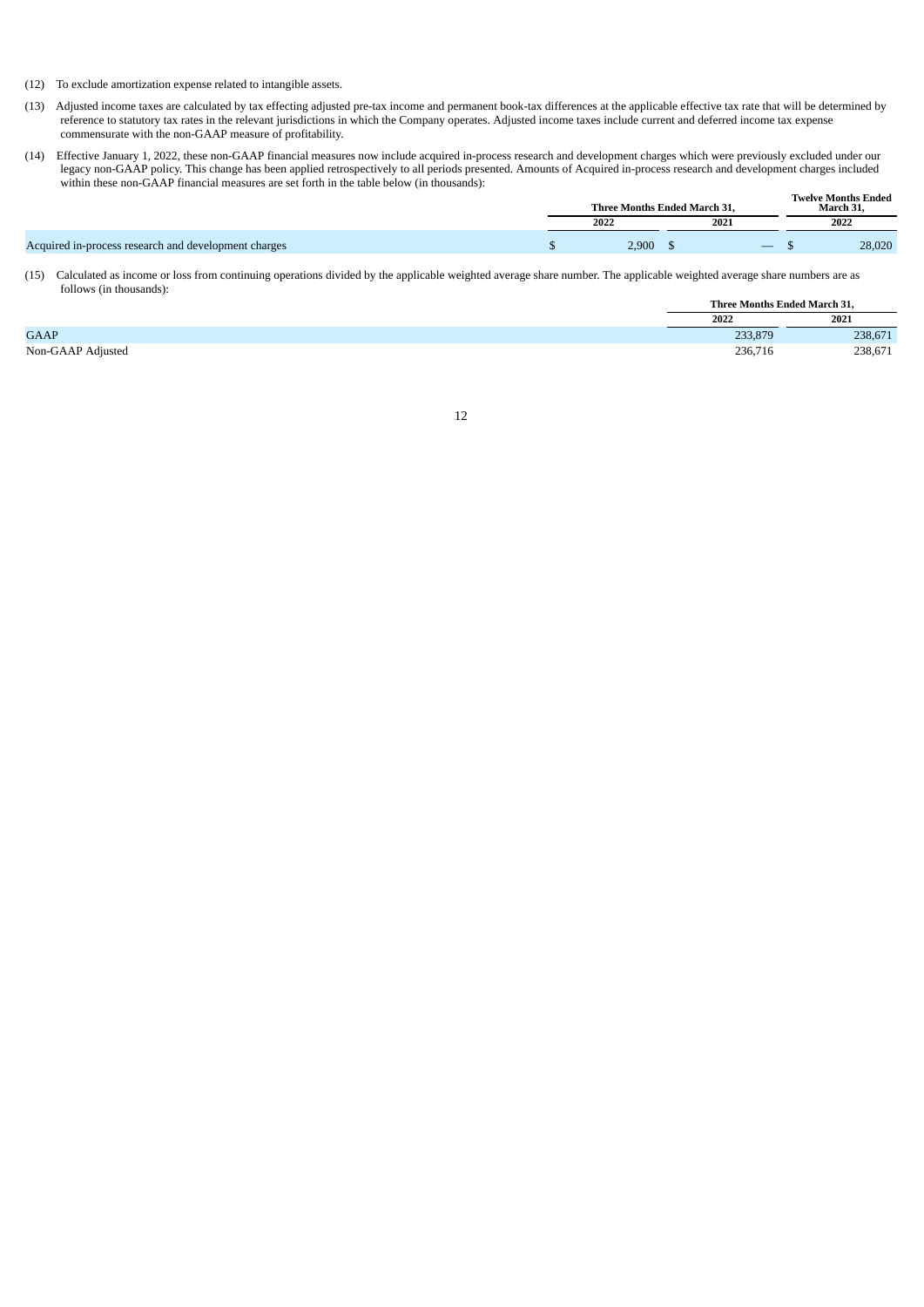## **Reconciliation of Net Debt Leverage Ratio (non-GAAP)**

The following table provides a reconciliation of Net loss (GAAP) to Adjusted EBITDA (non-GAAP) for the twelve months ended March 31, 2022 (in thousands) and the calculation of the Company's Net Debt Leverage Ratio (non-GAAP):

|                                                                                                         |                | <b>Twelve Months Ended</b><br>March 31, 2022 |
|---------------------------------------------------------------------------------------------------------|----------------|----------------------------------------------|
| Net loss (GAAP)                                                                                         | $\mathfrak{S}$ | (726, 743)                                   |
| Income tax expense                                                                                      |                | 19,939                                       |
| Interest expense, net                                                                                   |                | 562,961                                      |
| Depreciation and amortization (1)                                                                       |                | 423,439                                      |
| EBITDA (non-GAAP)                                                                                       | \$             | 279,596                                      |
| Amounts related to continuity and separation benefits, cost reductions and strategic review initiatives |                | 124,841                                      |
| Certain litigation-related and other contingencies, net                                                 |                | 370,012                                      |
| Certain legal costs                                                                                     |                | 149,604                                      |
| Asset impairment charges                                                                                |                | 431,621                                      |
| Acquisition-related and integration costs                                                               |                | (17)                                         |
| Fair value of contingent consideration                                                                  |                | (4,717)                                      |
| Share-based compensation (1)                                                                            |                | 24,163                                       |
| Other income, net                                                                                       |                | (19, 397)                                    |
| Other                                                                                                   |                | 904                                          |
| Discontinued operations, net of tax                                                                     |                | 45,303                                       |
| Adjusted EBITDA (non-GAAP) (14)                                                                         |                | 1,401,913                                    |
|                                                                                                         |                |                                              |
| <b>Calculation of Net Debt:</b>                                                                         |                |                                              |
| Debt                                                                                                    | \$             | 8,067,108                                    |
| Cash (excluding Restricted Cash)                                                                        |                | 1,413,150                                    |
| Net Debt (non-GAAP)                                                                                     | \$             | 6,653,958                                    |
|                                                                                                         |                |                                              |
| <b>Calculation of Net Debt Leverage:</b>                                                                |                |                                              |
| Net Debt Leverage Ratio (non-GAAP) (a)                                                                  |                | 4.7                                          |

(a) As further discussed in footnote (14) in the "Notes to the Reconciliations of GAAP and Non-GAAP Financial Measures" section, effective January 1, 2022, Adjusted EBITDA now includes acquired in-<br>process research and dev increases to this ratio.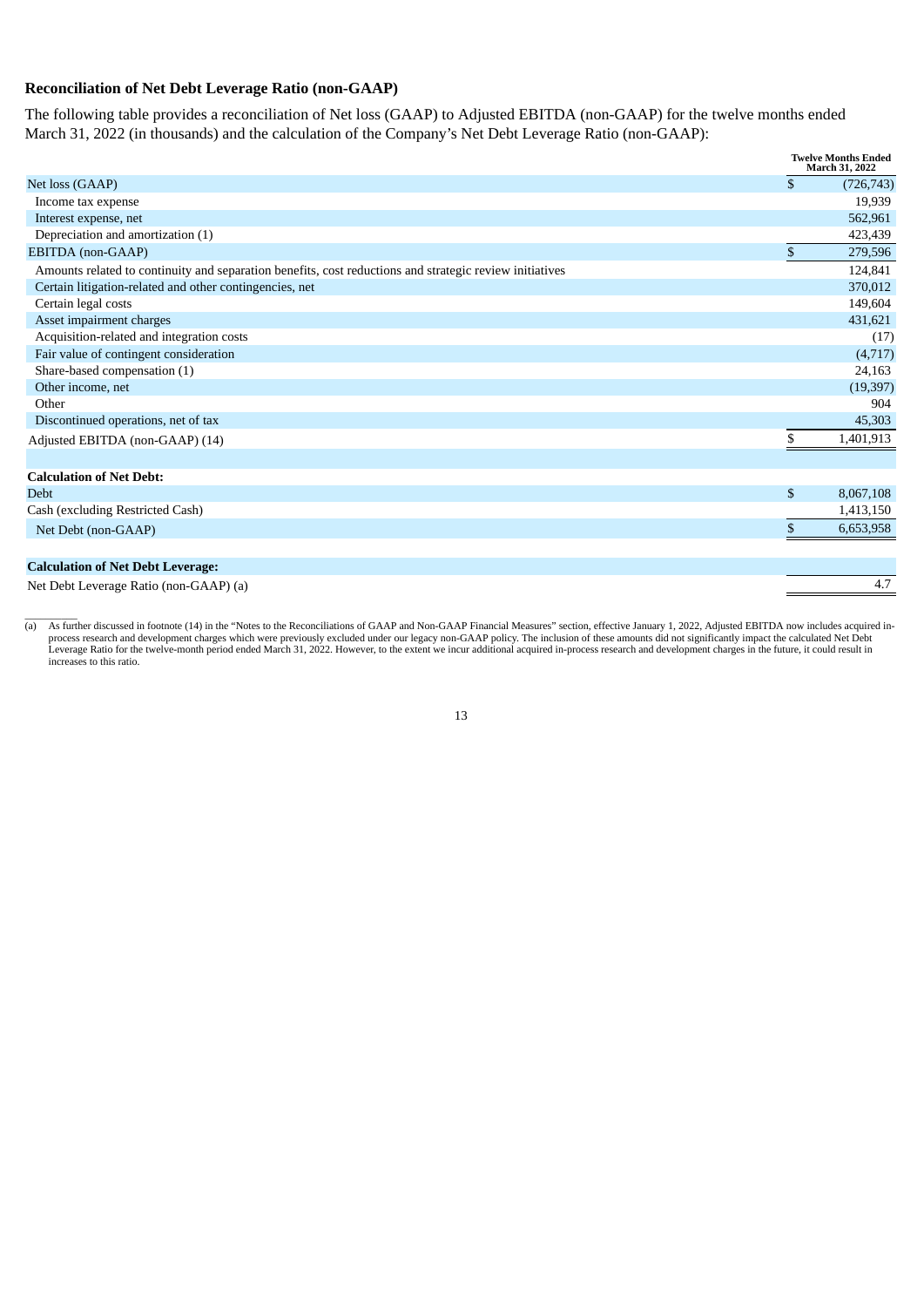#### **Non-GAAP Financial Measures**

The Company utilizes certain financial measures that are not prescribed by or prepared in accordance with accounting principles generally accepted in the U.S. (GAAP). These non-GAAP financial measures are not, and should not be viewed as, substitutes for GAAP net income and its components and diluted net income per share amounts. Despite the importance of these measures to management in goal setting and performance measurement, the company stresses that these are non-GAAP financial measures that have no standardized meaning prescribed by GAAP and, therefore, have limits in their usefulness to investors. Because of the non-standardized definitions, non-GAAP adjusted EBITDA and non-GAAP adjusted net income from continuing operations and its components (unlike GAAP net income from continuing operations and its components) may not be comparable to the calculation of similar measures of other companies. These non-GAAP financial measures are presented solely to permit investors to more fully understand how management assesses performance.

Investors are encouraged to review the reconciliations of the non-GAAP financial measures used in this press release to their most directly comparable GAAP financial measures. However, the Company does not provide reconciliations of projected non-GAAP financial measures to GAAP financial measures, nor does it provide comparable projected GAAP financial measures for such projected non-GAAP financial measures. The Company is unable to provide such reconciliations without unreasonable efforts due to the inherent difficulty in forecasting and quantifying certain amounts that are necessary for such reconciliations, including adjustments that could be made for asset impairments, contingent consideration adjustments, legal settlements, gain / loss on extinguishment of debt, adjustments to inventory and other charges reflected in the reconciliation of historic numbers, the amounts of which could be significant.

See Endo's Current Report on Form 8-K furnished today to the U.S. Securities and Exchange Commission for an explanation of Endo's non-GAAP financial measures.

#### **About Endo International plc**

Endo (NASDAQ: ENDP) is a specialty pharmaceutical company committed to helping everyone we serve live their best life through the delivery of quality, life-enhancing therapies. Our decades of proven success come from a global team of passionate employees collaborating to bring the best treatments forward. Together, we boldly transform insights into treatments benefiting those who need them, when they need them. Learn more at www.endo.com or connect with us on LinkedIn.

#### **Cautionary Note Regarding Forward-Looking Statements**

Certain information in this press release may be considered "forward-looking statements" within the meaning of the Private Securities Litigation Reform Act of 1995 and any applicable Canadian securities legislation, including, but not limited to, the statements by Mr. Coleman, as well as other statements regarding product demand or revenue; plans for investments; generic competition; the advancement of our product portfolio; financial guidance or outlook for the second quarter of 2022, full-year 2022 or any other future periods; and any other statements that refer to our expected, estimated or anticipated future results or that do not relate solely to historical facts. Statements including words or phrases such as "believe," "expect," "anticipate," "intend," "estimate," "plan," "will," "may," "look forward," "intend," "guidance," "future," "potential" or similar expressions are forward-looking statements. Because forecasts are inherently estimates that cannot be made with precision, Endo's performance at times differs materially from its estimates and targets, and Endo often does not know what the actual results will be until after the end of the applicable reporting period. Therefore, Endo will not report or comment on its progress during a current quarter except through public announcement. Any statement made by others with respect to progress during a current quarter cannot be attributed to Endo. All forward-looking statements in this press release reflect Endo's current analysis of existing trends and information and represent Endo's judgment only as of the date of this press release. Actual results may differ materially and adversely from current

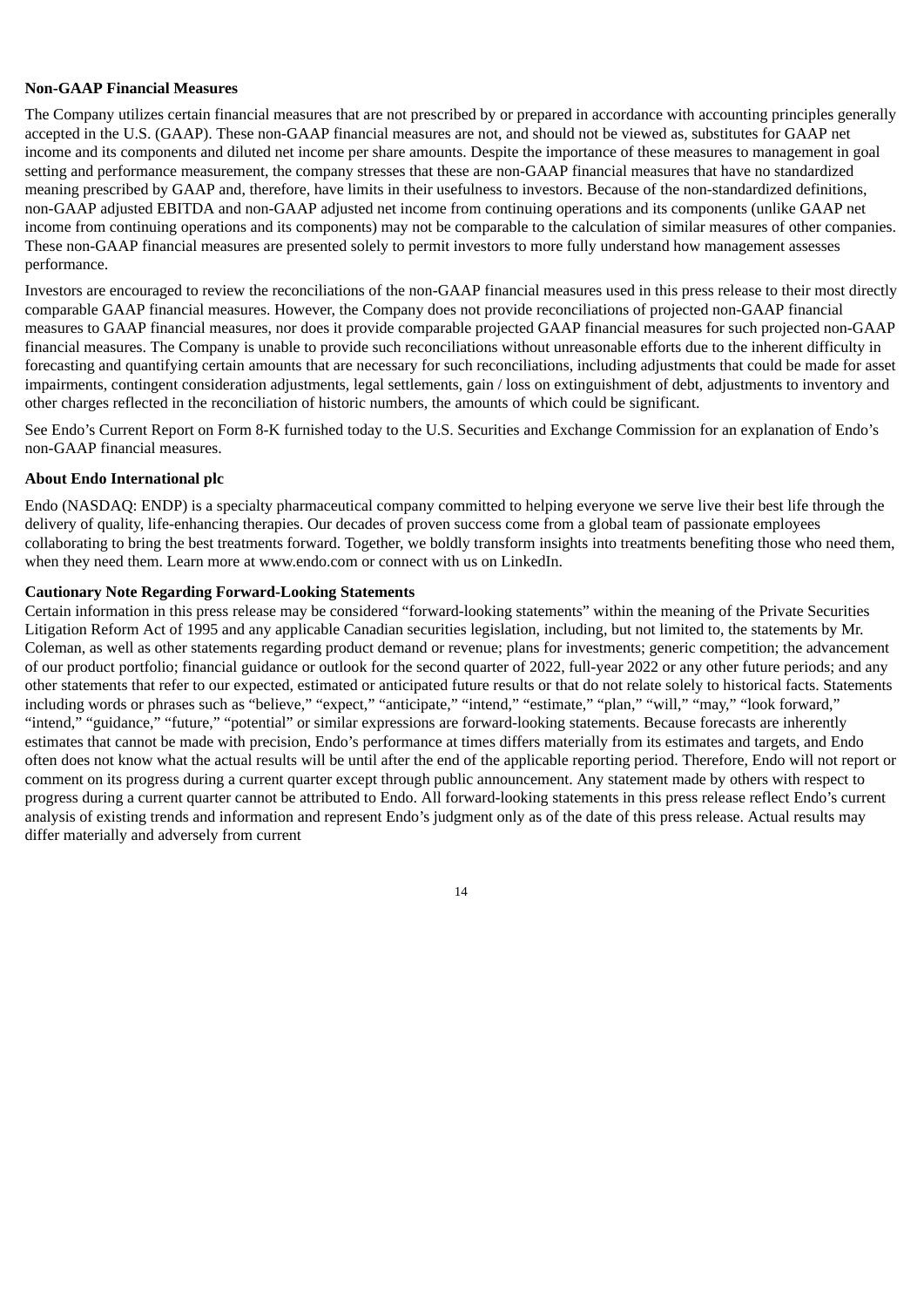expectations based on a number of factors affecting Endo's businesses, including, among other things, the following: the outcome of our strategic review, contingency planning and any potential restructuring or bankruptcy filing; the timing, impact or results of any pending or future litigation, investigations, proceedings or claims, including opioid, tax and antitrust related matters; actual or contingent liabilities; settlement discussions or negotiations; the impact of competition, including the loss of exclusivity and generic competition for VASOSTRICT<sup>®</sup>; our ability to satisfy judgments or settlements or pursue appeals including bonding requirements; our ability to adjust to changing market conditions; our ability to attract and retain key personnel; our inability to maintain compliance with financial covenants and operating obligations which would expose us to potential events of default under our outstanding indebtedness; our ability to incur additional debt or equity financing for working capital, capital expenditures, business development, debt service requirements, acquisitions or general corporate or other purposes; our ability to refinance our indebtedness; a significant reduction in our short-term or long-term revenues which could cause us to be unable to fund our operations and liquidity needs or repay indebtedness; supply chain interruptions or difficulties; changes in competitive or market conditions; changes in legislation or regulatory developments; our ability to obtain and maintain adequate protection for our intellectual property rights; the timing and uncertainty of the results of both the research and development and regulatory processes, including regulatory decisions, product recalls, withdrawals and other unusual items; domestic and foreign health care and cost containment reforms, including government pricing, tax and reimbursement policies; technological advances and patents obtained by competitors; the performance, including the approval, introduction, and consumer and physician acceptance of new products and the continuing acceptance of currently marketed products; our ability to integrate any newly acquired products into our portfolio and achieve any financial or commercial expectations; the impact that known and unknown side effects may have on market perception and consumer preference for our products; the effectiveness of advertising and other promotional campaigns; the timely and successful implementation of any strategic initiatives; unfavorable publicity regarding the misuse of opioids; the uncertainty associated with the identification of and successful consummation and execution of external corporate development initiatives and strategic partnering transactions; our ability to advance our strategic priorities, develop our product pipeline and continue to develop the market for QWO® and other products; and our ability to obtain and successfully manufacture, maintain and distribute a sufficient supply of products to meet market demand in a timely manner. In addition, U.S. and international economic conditions, including consumer confidence and debt levels, taxation, changes in interest and currency exchange rates, international relations, capital and credit availability, the status of financial markets and institutions, the impact of and response to the ongoing COVID-19 pandemic and the impact of continued economic volatility, can materially affect our results. The occurrence or possibility of any such result has caused us to engage, and may result in further engagement in strategic reviews that ultimately may result in our pursuing one or more significant corporate transactions or other remedial measures, including on a preventative or proactive basis. Those remedial measures could include a potential bankruptcy filing (which, if it occurred, would subject us to additional risks and uncertainties that could adversely affect our business prospects and ability to continue as a going concern), corporate reorganization or restructuring activities involving all or a portion of our business, asset sales or other divestitures, cost-saving initiatives or other corporate realignments, seeking strategic partnerships and exiting certain product or geographic markets. Some of these measures could take significant time to implement and others may require judicial or other third-party approval. Any such actions may be complex, could entail significant costs and charges or could otherwise negatively impact shareholder value, and there can be no assurance that we will be able to accomplish any of these alternatives on terms acceptable to us, or at all, or that they will result in their intended benefits. Therefore, the reader is cautioned not to rely on these forward-looking statements. Endo expressly disclaims any intent or obligation to update these forward-looking statements, except as required to do so by law.